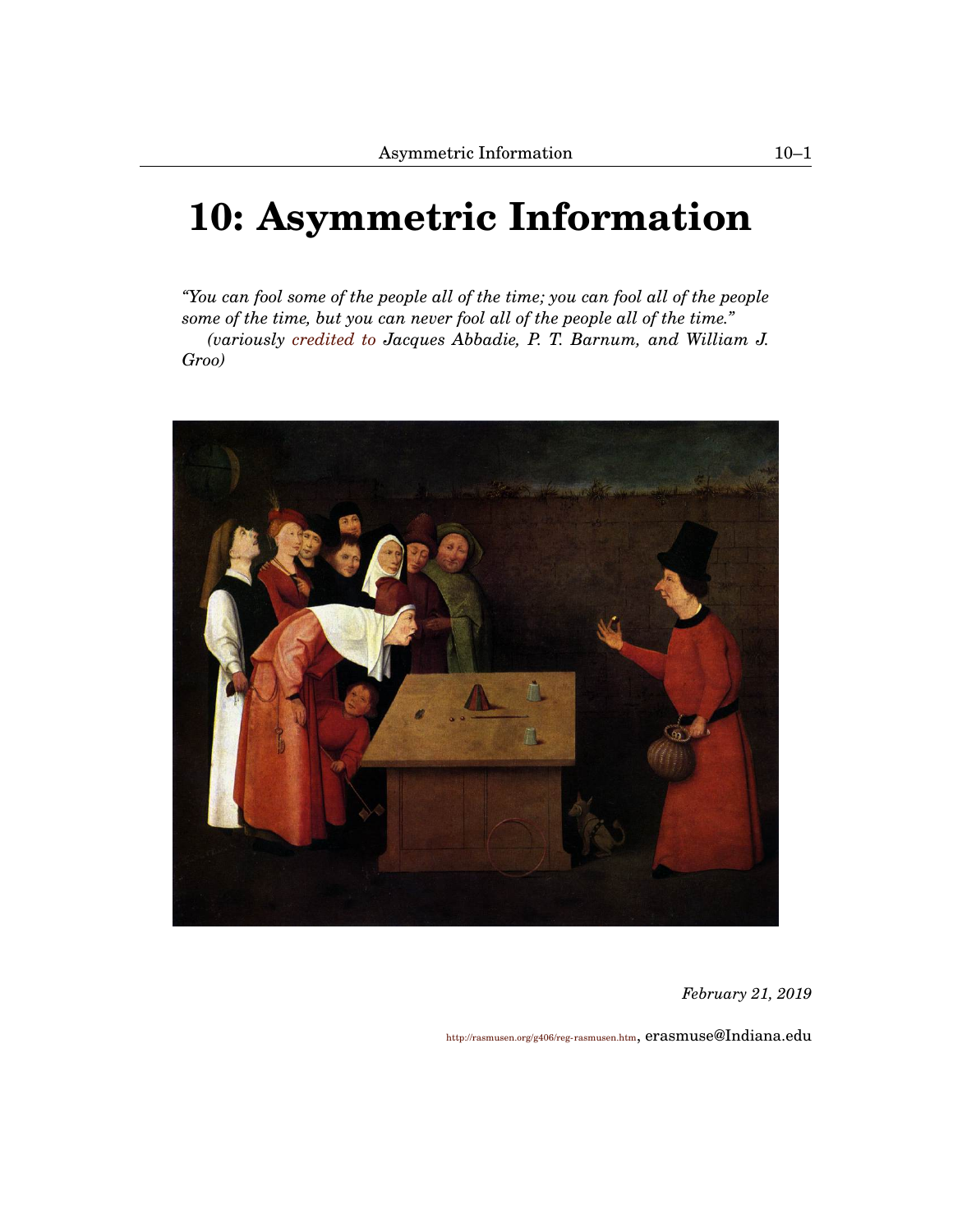# **[10.](#page-0-0)1: Market Failure Due To Poor Information**

Our next topic is the regulation of consumer goods for safety and value. The market failure that can justify this regulation is imperfect information. Let's start by talking about the problem generally.

The reasoning for the Invisible Hand is that if seller X has a better product or lower price than seller Y, buyers will choose seller X. That seems obvious, but it has a hidden assumption: that buyers know seller X is better. What if they can't tell the quality? The reasoning breaks down. The buyer might buy from the seller with the worse quality, so surplus isn't maximized.

If there's just one seller, his quality is the only choice, but there's still the problem of whether to buy or not. Ordinarily, a transaction benefits both sides. The buyer wouldn't buy unless the value to him were greater than the price. But what if he is fooled about the value, because the product doesn't actually work? He may even make a mistake about the price, what he gives to the seller in the transaction. In some transactions, the buyer just pays a price, but in others, the "price" is a set of things the buyer must do. Someone who "buys" a loan, for example, generally has to sign a complicated contract saying what amounts he will pay back when, and what happens if he misses payments. If the consumer misunderstands the terms of the loan, then he may agree to a loan that does not have positive social surplus because it is more expensive to him than he thinks.

Information problems are not all due to lack of information. Consider various scenarios under which a large number of sellers in a market sell bottles of bug spray that dilute the standard active ingredient, DEET, to only 1% of the liquid, compared with the more typical 10%, 20%, or even higher.

#### *Scenario 1*

The bottles say that they contain 20% DEET, a lie.

#### *Scenario 2*

The bottles say that they contain 1% DEET, but the buyer thinks, wrongly, that that is typical and is enough.

# *Scenario 3*

The bottles say that they contain only 1% DEET, but the buyer doesn't read the label.

#### *Scenario 4*

The bottles say that they contain only 1% DEET, and the buyer knows that isn't enough, but he buys a bottle anyway because he likes the pictures of dead bugs on it. He later regrets his purchase.

In scenario 1, the buyer is misinformed about what is in the bottle. In scenario 2, the seller told the truth, but the buyer has the wrong idea about what the product will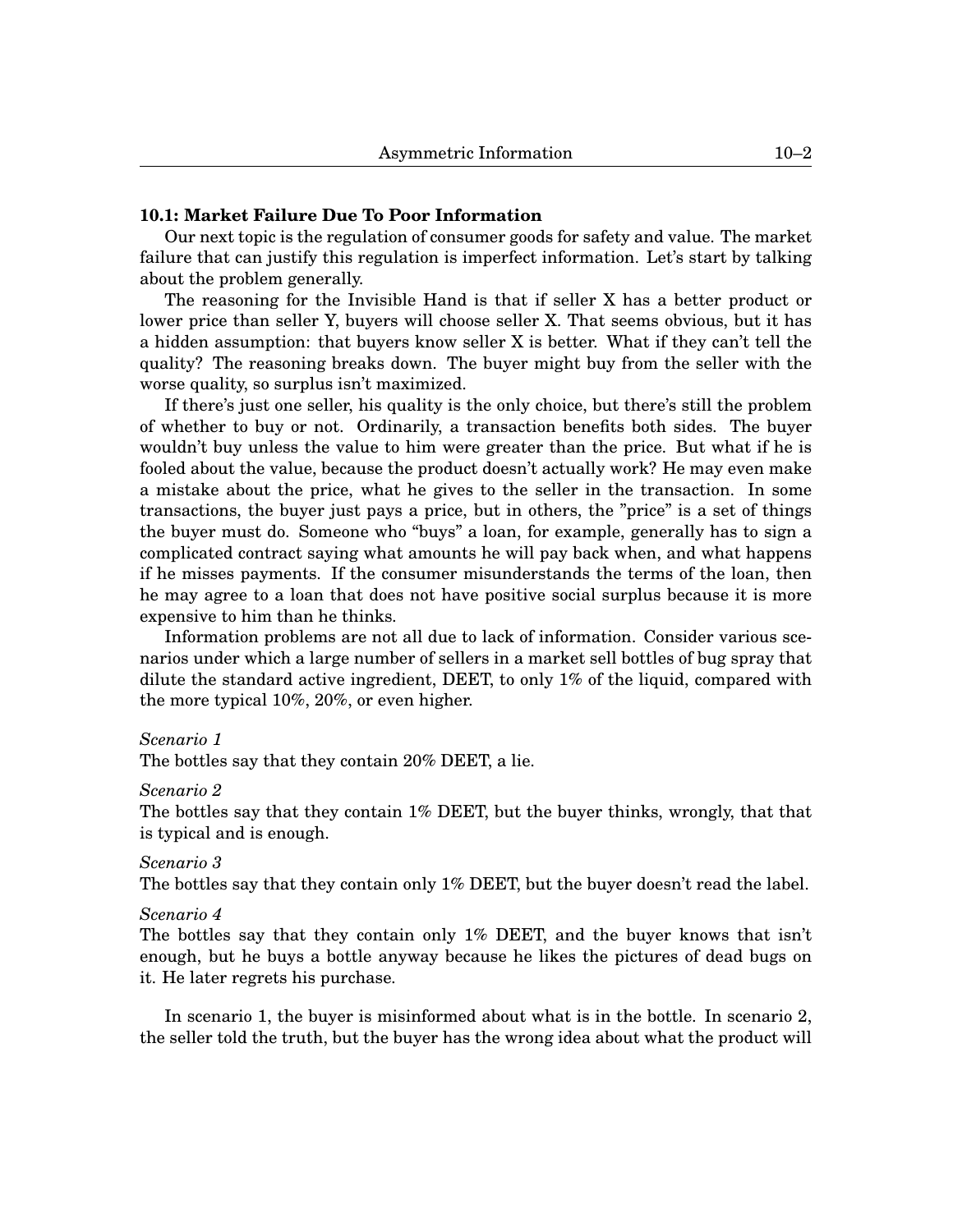do for him. In scenario 3, the seller told the truth, but the buyer has misinterpreted the information. In scenario 4, the buyer has not only made poor use of the information, he has willfully ignored it.

You might pause to think about the morality of these four situations. Is it ethical in each case for the seller to allow the buyer to purchase the sand?<sup>[1](#page-0-1)</sup> "Being legal is not the same as being ethical." That saying is a commonplace, but let's think it through. It's not true because the law is wrong. What is legal is heavily influenced by the practicality of enforcing a rule and the possibility that government failure may make result in court action that causes harm even if ideally planned and administered regulation would help. We would like everyone to do what is ethical, but if it's hard to know what they're doing and costly for the state to intervene, we don't use law to make them behave ethically.

FIGURE [10.](#page-0-0)[1](#page-2-0)

# THE LOSS FROM POOR INFORMATION: AN OVERVALUED PRODUCT

<span id="page-2-0"></span>

mand curve either.

When the demand curve and the marginal benefit curve are different, the demand curve is used to find the equilibrium price and the marginal benefit curve to calculate the surplus. The laissez faire price and quantity are  $P_0$  and  $Q_0$  in figure [10.](#page-0-0)[1](#page-2-0) because

Suppose that instead of just one misinformed consumer, we had a whole market of people making the same mistake, each person with a different willingness to pay. Let's see how this would look on a supply-and-demand diagram and what the surplus loss would be. We already did this in Chapter 2, so let's start with the same diagram, which is figure [10.](#page-0-0)[1](#page-2-0) here.

In DEET Scenario 1, the **marginal benefit curve** is different from the **demand curve**. The marginal benefit curve, recall, is the amount the buyers would pay if they were perfectly informed— the demand curve under perfect information. As drawn, the marginal benefit curve tells the story that even 1% DEET has quite a bit of use. The marginal benefit curve in figure [10.](#page-0-0)[1](#page-2-0) is not flat at zero, but not as high as the de-

<sup>1</sup>A fascinating book on the ethics of transactions is Levine, Aaron, *Economics and Jewish Law: Halakhic Perspectives*, Yeshiva University Press (1987). He writes as an Orthodox Jew, but the problems and concepts he analyzes are universal.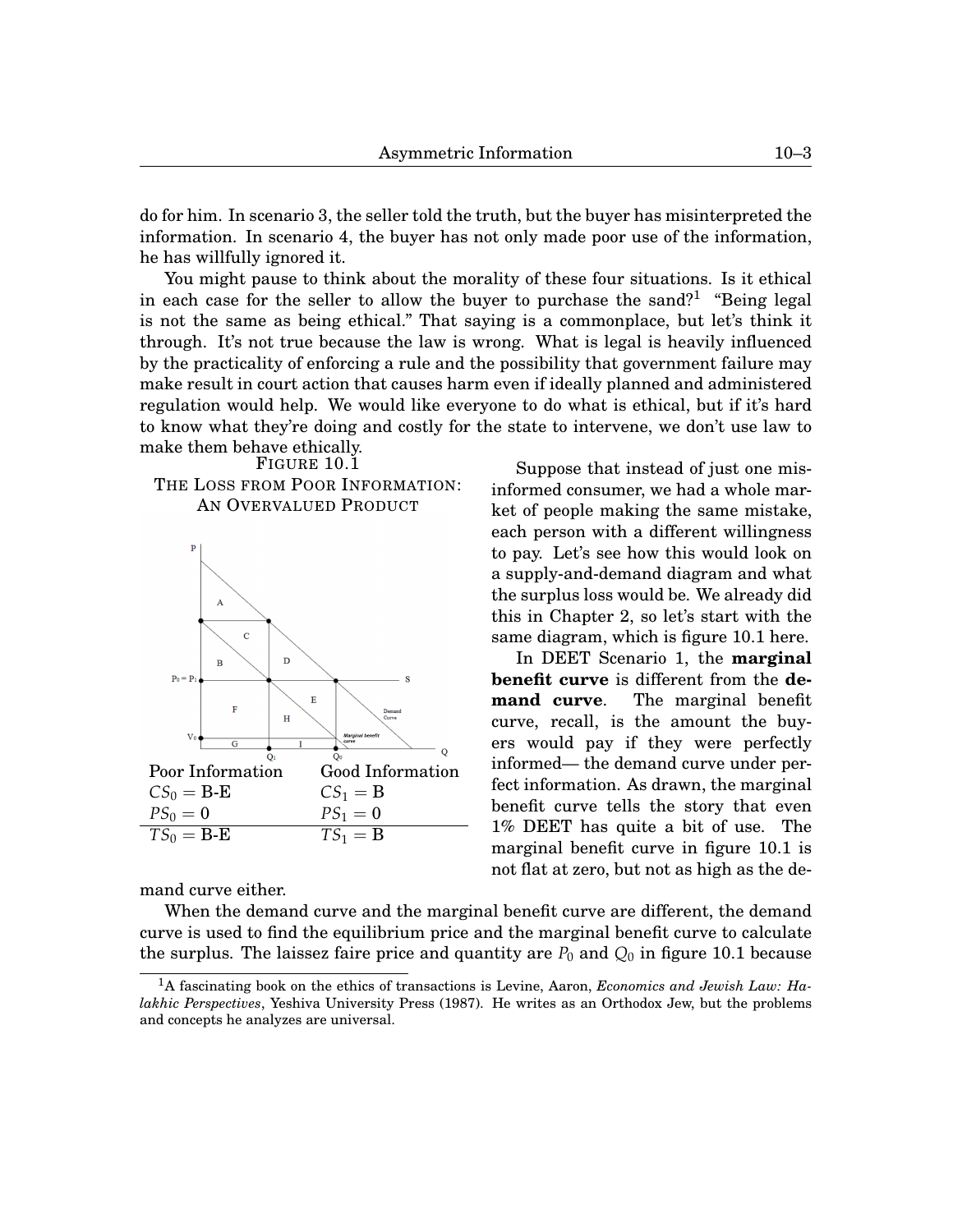that is where quantity supplied equals quantity demanded. At *Q*0, however, the price on the marginal benefit curve is only  $V_0$ , which is less than the  $P_0$  consumers are paying. The true value of the *Q*0th unit is only *V*0, and the consumer is buying it only because he is misinformed. His surplus from that last unit is a negative amount,  $V_0-\,$ *P*0. To find the total consumer surplus, we need to look for the excess of consumer value, given by the marginal benefit curve, over the price they pay, which is  $P_1$ . For quantities in the interval between 0 and *Q*1, consumer surplus is area B, which is positive. For quantities in the interval between *Q*<sup>1</sup> and *Q*0, consumer surplus is area -E, which is negative because consumer value is less than the price paid. Total consumer surplus combines the two groups of consumers to get B-E. The consumer surplus does not include areas  $A+C+D+E$ , because that area is "imaginary consumer surplus", surplus the uninformed consumers expect to get but don't.

#### FIGURE [10.](#page-0-0)[2](#page-3-0)

#### THE LOSS FROM POOR INFORMATION: A WORTHLESS PRODUCT

<span id="page-3-0"></span>

Despite the fact that consumers are overpaying for DEET, producer surplus is zero, because the price exactly equals the minimum that sellers would accept. Seller volume and revenue is greater than it would be if consumers were well-informed, but seller profit is zero because sellers bid the price down to marginal cost.

If consumers became informed, the demand curve would drop to equal the marginal benefit curve. The price would fall to  $P_1$  and the quantity to  $Q_1$ . The consumer surplus for the units in the interval from 0 to *Q*<sup>1</sup> would still equal B, producer surplus would still equal zero, and total surplus would increase by amount E because the negativesurplus consumers would not buy.

If 1% DEET is actually so weak that insects don't even notice it, the bottles are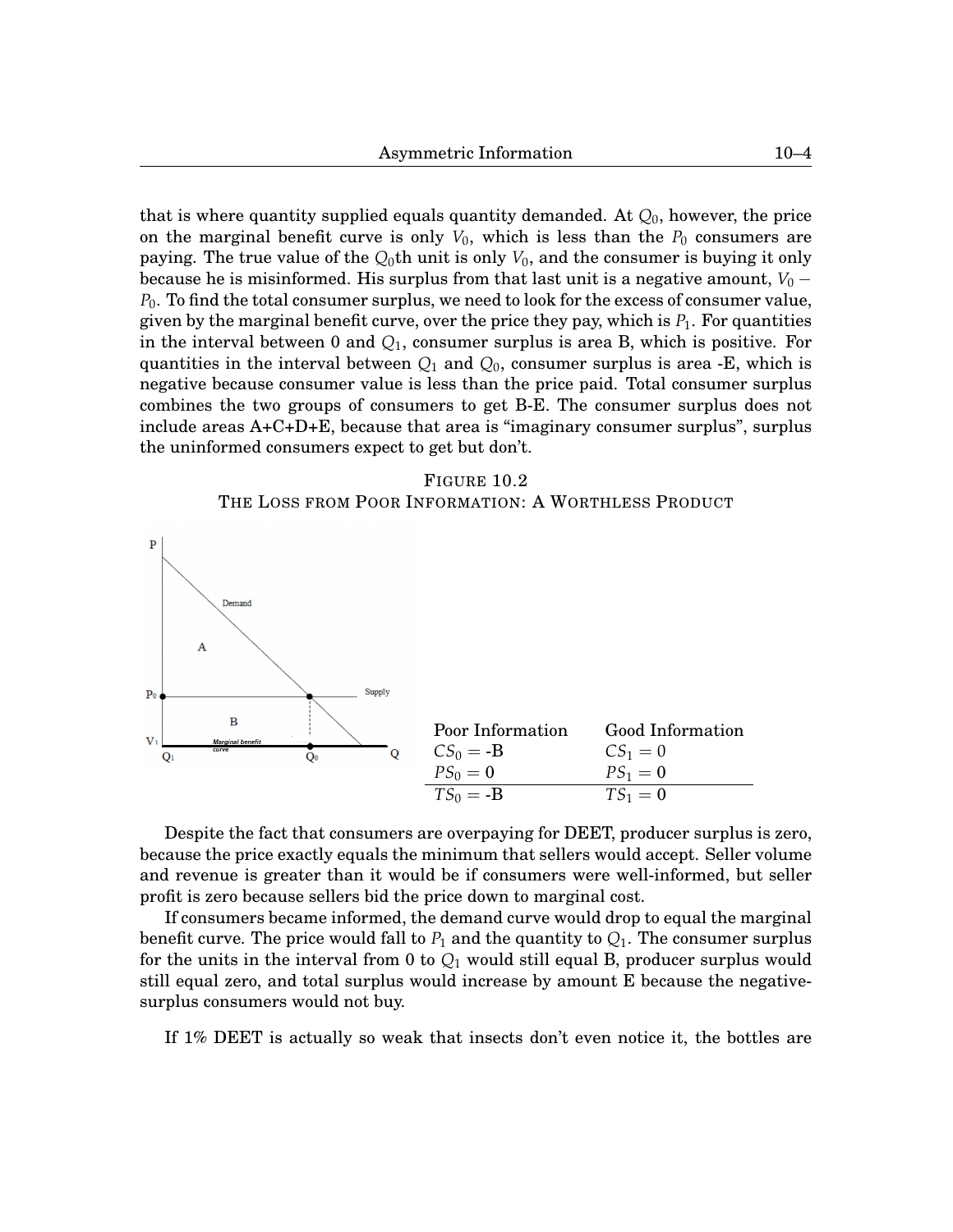Consumers think they are getting area A as consumer surplus when they pay the price  $P_0$ , but they are actually getting  $-B$  because they are throwing their money away on something worthless. Producers are competing away the potential profits, so in the end their fraud earns them zero producer surplus.

If information were perfect, this market would cease to exist. Consumers would buy zero, and the market price would be undefined since nothing would be produced.

It can even happen that the marginal benefit curve is negative. Suppose that the the buyer wouldn't go into the woods without bug spray, but he buys the 1% DEET and exposes himself to the mosquitoes there. Even if the product has some benefit, he is worse off as a result of having bought it, and would be worse off even if his money were later fully refunded. Figure [10.](#page-0-0)[3](#page-4-0) shows this.

# FIGURE [10.](#page-0-0)[3](#page-4-0) THE LOSS FROM POOR INFORMATION: A HARMFUL PRODUCT

<span id="page-4-0"></span>

Understanding figure [10](#page-0-0)[.3](#page-4-0) will help you understand how supply and demand curves work, as the abnormal so often helps us understand the normal. What it says is that the consumer who would pay the most for a bottle also gets the least harm from it— 0, in this case, though we could have started at a negative number (how would that change the way the marginal benefit curve looks in figure [10](#page-0-0)[.3?](#page-4-0)) Consumers think they are getting A in consumer surplus, but they are actually getting -B-C, because they are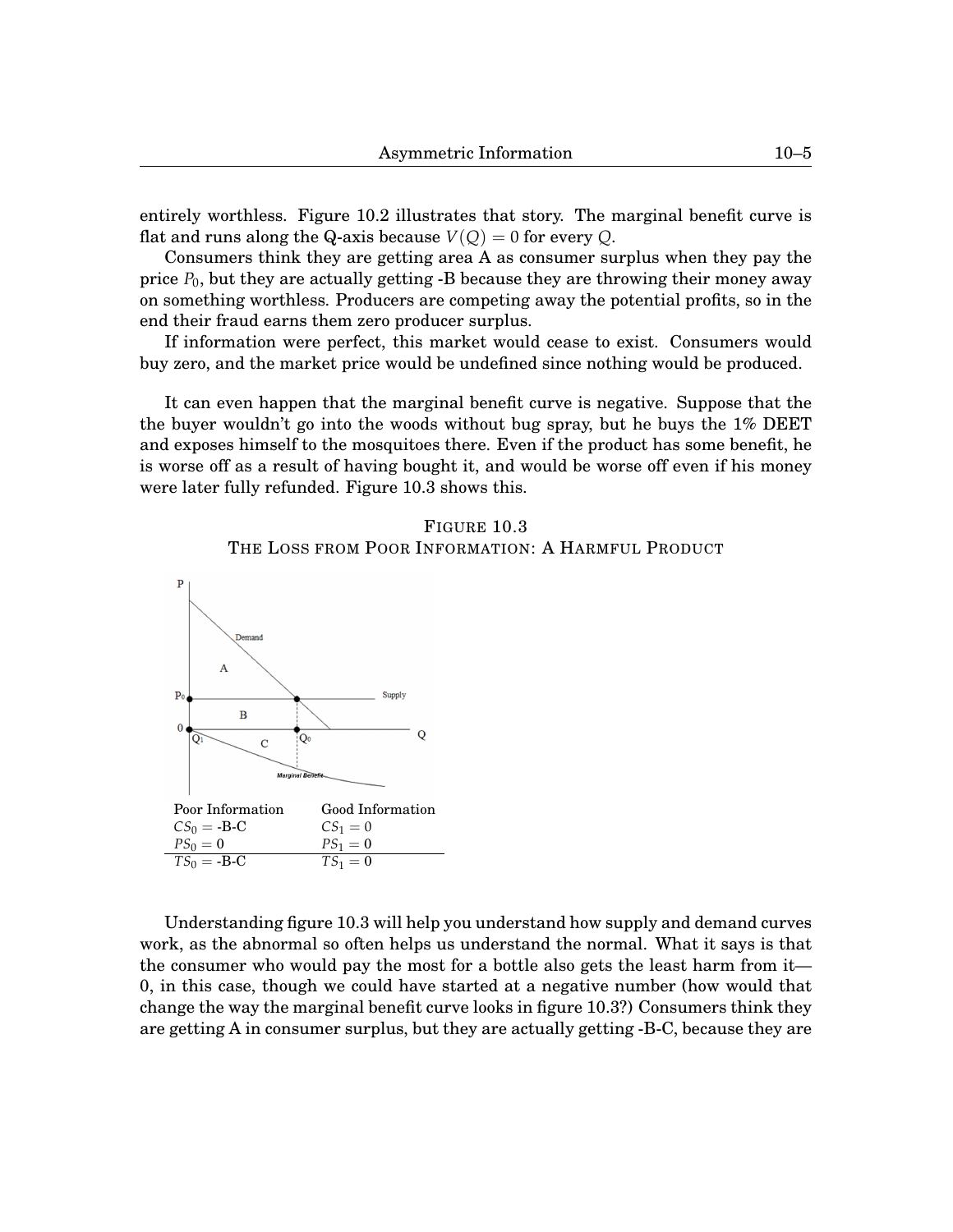paying good money for something that destroys value. As in our earlier examples, the dishonest sellers compete away all the profits. Since there are no gains from trade from even a single buyer and seller, if information were perfect this negative-value market, like the one with zero value, would cease to exist.<sup>[2](#page-0-1)</sup>

In the diagrams so far, we have drawn the supply curve flat, which is appropriate if all suppliers are identical, so when the industry expands, the marginal cost does not rise. That is why producer surplus has always been zero. Figure [10.](#page-0-0)[4](#page-5-0) has an upwardsloping supply curve, to show the often more realistic but more complicated case where producer surplus is positive.

<span id="page-5-0"></span>

FIGURE [10.](#page-0-0)[4](#page-5-0) AN OVERVALUED PRODUCT AND UPWARD SLOPING SUPPLY

Consumers think they are getting consumer surplus A+B, but area A will not materialize when they consume the product and their actual surplus will be B -D-E-F because they are paying areas D+E+F without getting any value in return. Producer surplus is C+D+G, which makes up the big triangle below the price and above the supply curve. Area E+F is deadweight loss due to overproduction.

 $2$ You could tell a different negative-value story. What if the consumers with the highest demand price also suffer the most harm from the product? In this case, maybe they were willing to pay so much for the bug spray because they suffer the most from mosquitoes. What would the marginal benefit curve look like then? It would actually slope up, if you think about it.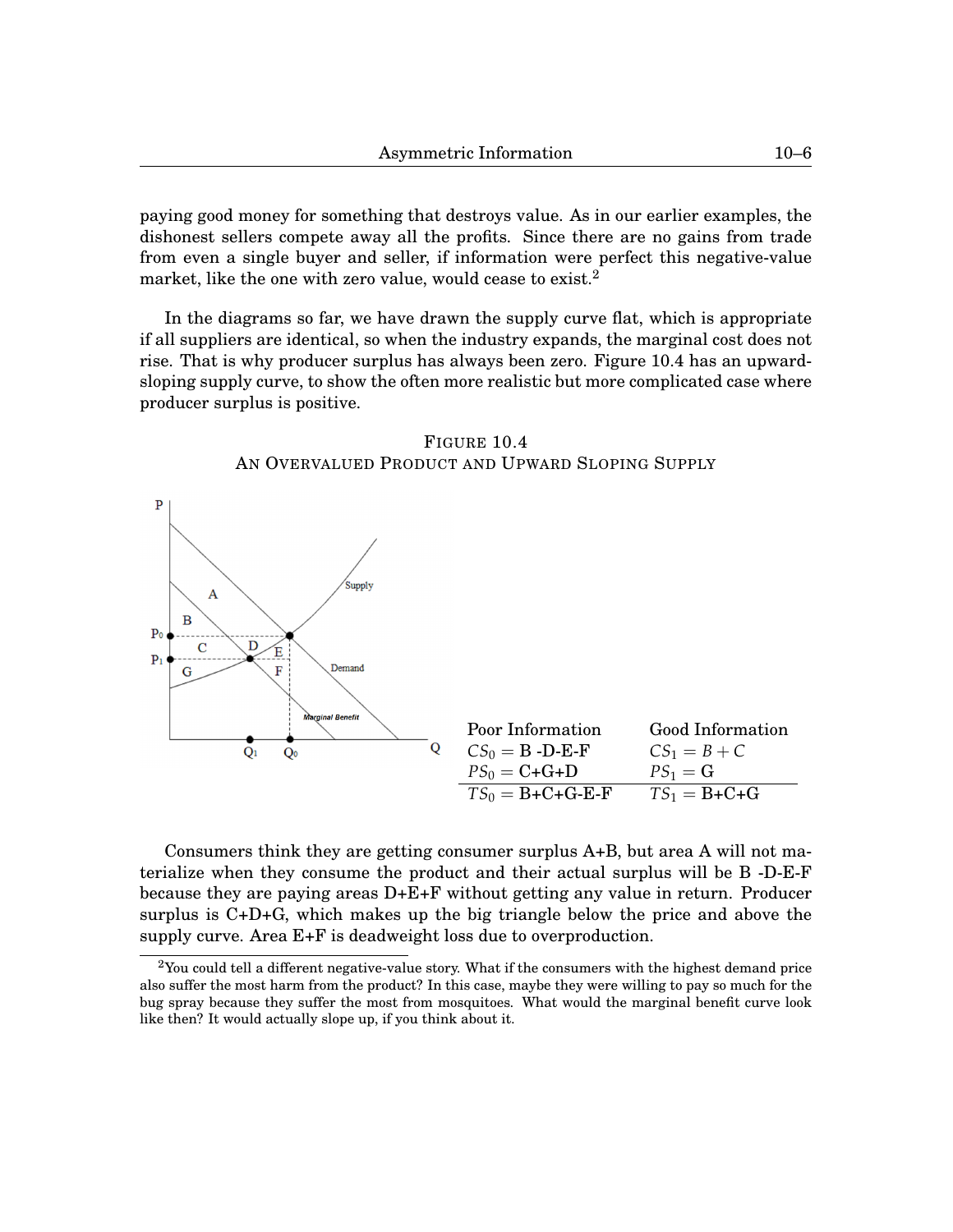Under perfect information, the price and quantity fall to  $P_1$  and  $Q_1$ . Consumer surplus rises to area B. Producer surplus falls to area G.

Figure [10.](#page-0-0)[5](#page-6-0) shows a different case than has been discussed so far: the case of consumers undervaluing a project rather than overvaluing it. Do you understand how the market will fail to maximize surplus? If supply were upward-sloping would there be more hope that the market would work out things on its own without regulation?

# FIGURE [10.](#page-0-0)[5](#page-6-0) AN UNDERVALUED PRODUCT

<span id="page-6-0"></span>

In all these diagrams the market has failed. We have satisfied the first part of the test for whether regulation is needed. Before we go on to what the government might do, though, let's take a detour to look at the interesting topic of what happens when the problem is not that consumers are lied to but when they fail to process information correctly, the problem in scenarios three and four.

#### **[10.](#page-0-0)2: Irrationality**

The quote on the cover page of this chapter said, "You can fool some of the people all of the time; you can fool all of the people some of the time, but you can never fool all of the people all of the time." That is a wise saying. You and I make a lot of foolish mistakes. Thinking requires some effort. We are on auto-pilot most of the time, and quite sensibly so. It would be hard to even walk down the hallway if we thought precisely about optimizing every footstep. But our auto-pilot can mislead us, as when we keep walking normally when we come to an icy patch of sidewalk. Some people are on mental auto-pilot all the time, it seems. That's an exaggeration, but they do make the same mistake over and over. Some people are suckers for get-rich-quick frauds,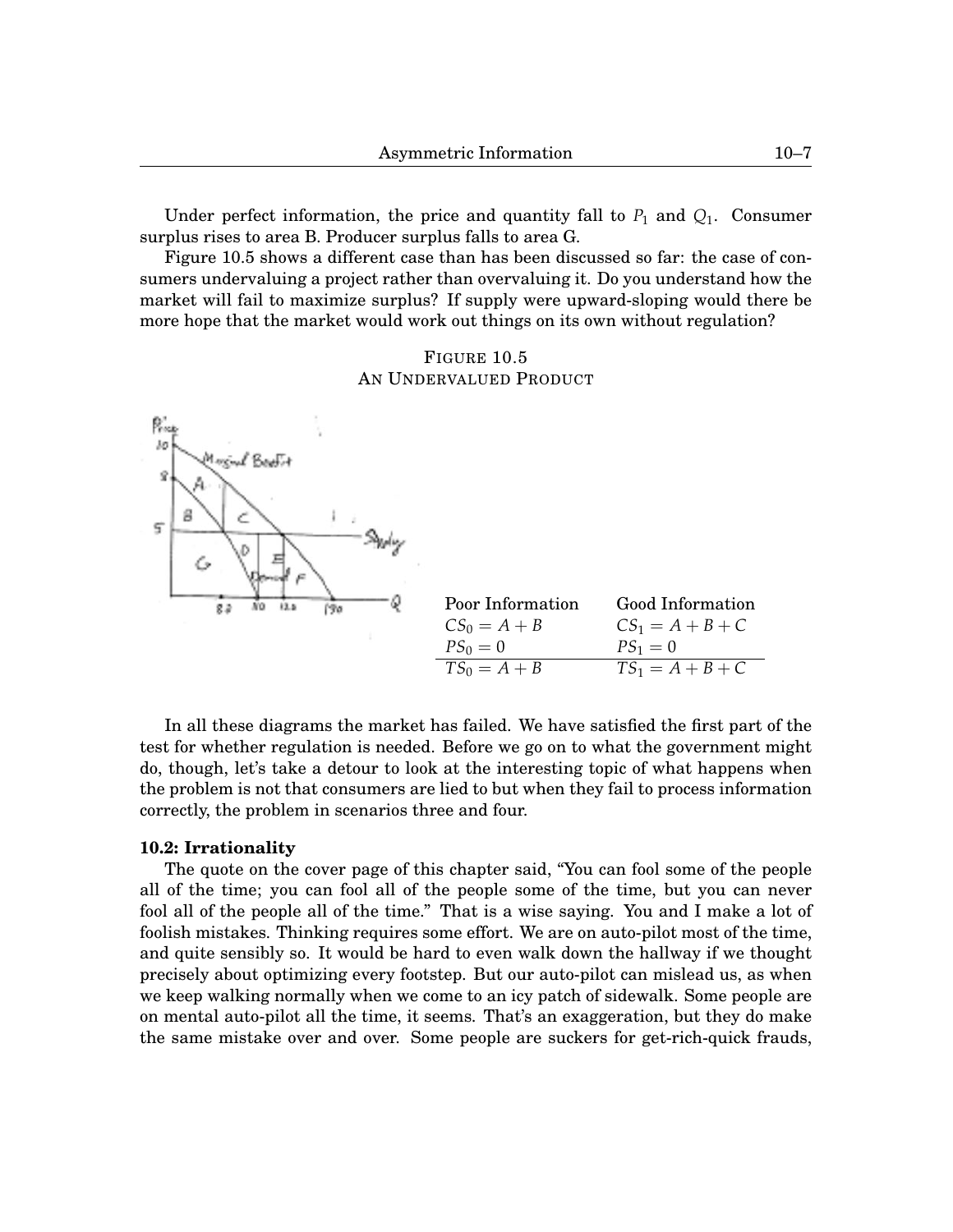and they keep on being suckers. Even after one con man has fooled them, they fall for the next. But any scheme that relies on fooling an entire marketplace is hard to carry off successfully. Someone who isn't fooled can gain by informing the potential victims.

FIGURE [10.](#page-0-0)[6](#page-7-0) THE MULLER-LYER ILLUSION

<span id="page-7-0"></span>

**Cognitive psychology** is the science of how people think. Even when we think about a decision, we use mental short-cuts that can go wrong, and psychologists try to identify how we use these "heuristics". Economists call incorrect information processing **irrationality**. [3](#page-0-1) Ordinarily in their analysis, economist assume players are maximizing their payoff functions, given the available information. In **behavioral economics** (which would be better called "psychological economics"), they assume that players follow some fixed rule in choosing their actions, a rule that the players wouldn't follow if they really understood the situation.

We'll look at a number of common quirks in everyday thinking that can lead to these irrational behavior rules. You can think of these quirks (or "fallacies") as being like the optical illusion in figure [10](#page-0-0)[.6.](#page-7-0) The bottom line looks longer, but in fact both lines have equal length. They look different because of the arrows on the ends, and regardless of your intelligence your impression will be that the bottom line is longer. You can overcome the impression, however, by thinking about the vertical lines at the end of the lines, which show that they must be of equal length. Logical fallacies are like that too. It is easy to be deceived by first impressions, but education and experience help us to fall for such deceptions less than we might otherwise.<sup>[4](#page-0-1)</sup> So let's look at a number of ways mental short-cuts can go wrong.

**Quirk 1: Anchoring**. It actually takes some effort to keep information out of your mind. One theory of learning is that it takes some effort to reject an idea or fact one hears or sees, and so unless we actively filter input, our beliefs become contaminated

<sup>3</sup>Of course, going a level further, if thinking takes effort, it would be "irrational" to exert the effort to be rational all the time. That paradox is the subject of much current economic research.

<sup>4</sup>Many fun optical illusions are on the web at "106 Visual Phenomena & Optical Illusions," Michael Bach (2014) <michaelbach.de/ot/>.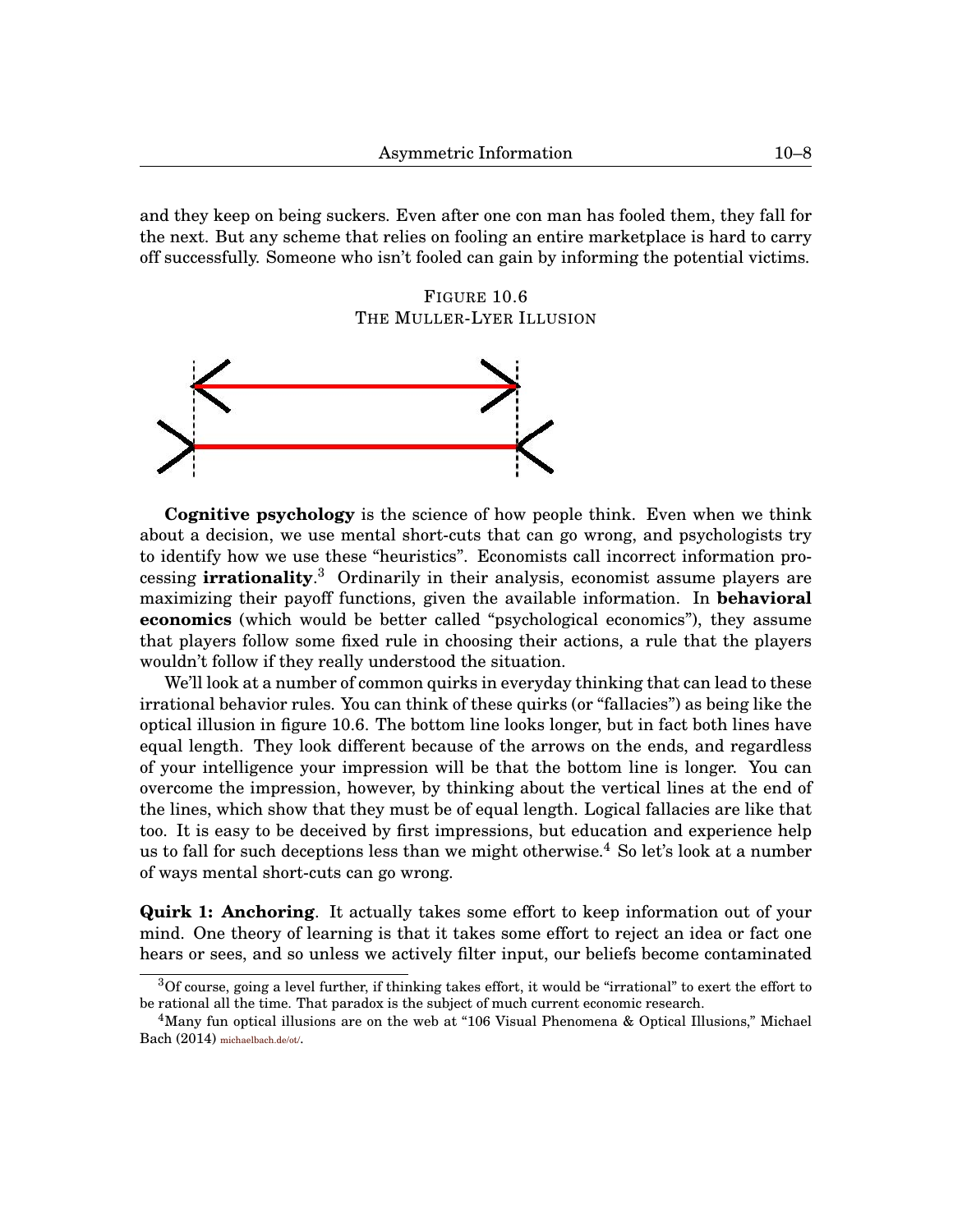by dubious information. Anchoring is one example of that: the use of irrelevant numbers in making decisions merely because one's mind has been exposed to them recently.

MIT's Professor Ariely conducted a mock auction for chocolate with his MBA students. First, students had to write down the last two digits of their Social Security numbers. Next, they submitted their bids. The half of the group with higher two-digit numbers submitted bids from 60 to 120 percent higher.<sup>[5](#page-0-1)</sup> Their bids were "anchored" by the numbers they'd written down.

**Quirk 2: The Representativeness Heuristic**. When we think of the word "influenza" we think of various characteristics— fever, muscle ache, headache, a dry cough— that would represent typical influenza. This leads us astray if the match is so good that it leads us to a quick conclusion so we ignore other information such as that the person has just come from a country with an Ebola epidemic. Another example is the white lab coat worn by the actor who played Marcus Welby, M.D. in a popular TV program when he later appeared in an aspirin commercial says, "I am not a doctor, but I play one on TV." Of course, many people could not shake off the association with the trustworthy Dr. Welby, but even those who hadn't seen that show would be influenced by the representativeness heuristic: "He has a white lab coat, so he must know about medicine."[6](#page-0-1)

In a classic experiment, psychologists Daniel Kahneman and Amos Tversky gave student subjects a description like this and asked whether (a) or (b) was more probable: [7](#page-0-1)

Linda is 31 years old, single, outspoken and very bright. She majored in philosophy. As a student, she was deeply concerned with issues of discrimination and social justice, and also participated in antinuclear demonstrations. a) Linda is a bank teller b) Linda is a bank teller and she is active in feminist movement

<sup>5</sup>Ariely, Dan, *Predictably Irrational: The Hidden Forces That Shape Our Decisions*, HarperCollins (2008). See also Dan Ariely, "The Fallacy of Supply and Demand," <http://danariely.com/the-books/> (2010).

<sup>6</sup>See "Why White Lab Coats?", [http://www.mommd.com/white- lab-coats.shtml](http://www.mommd.com/white-lab-coats.shtml)http://www.mommd.com/white-labcoats.shtml.

<sup>7</sup>Tversky, Amos & Kahneman, Daniel, ["Extension versus intuitive reasoning: The conjunction fallacy](http://www.sciencemag.org/content/185/4157/1124.short) [in probability judgment,"](http://www.sciencemag.org/content/185/4157/1124.short) *Psychological Review*, 90: 293—315 (October 1983).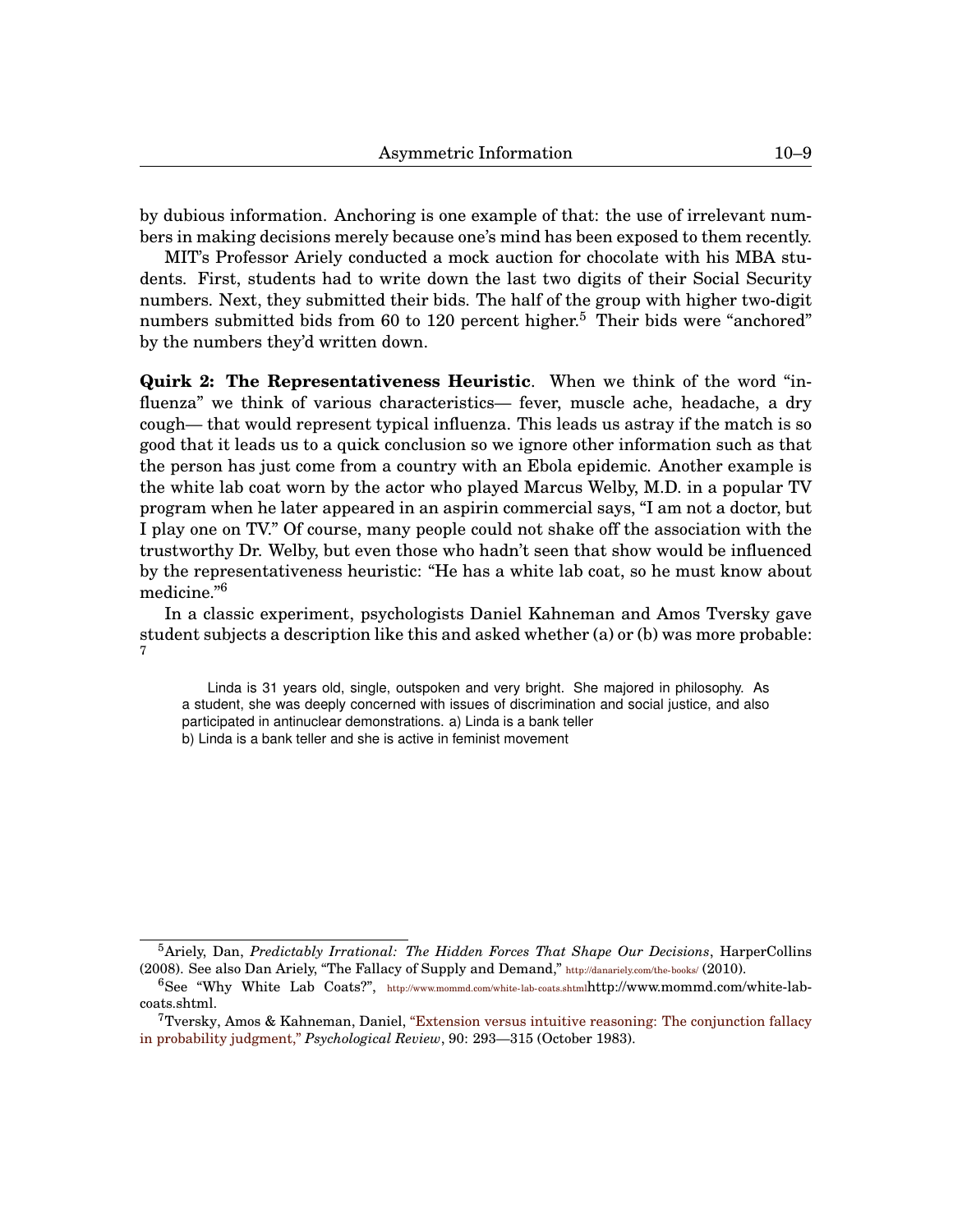85% of students chose (b), even though the conjunction— being a bank teller *and* being a feminist— can't be more probable than just being a bank teller. Moreover, trying the experiment with a different group of students, 65% chose (b) even after being given the following correct arguments based on logic and on the representativeness heuristic:

Argument 1. Linda is more likely to be a bank teller than she is to be a feminist bank teller, because every feminist bank teller is a bank teller, but some women bank tellers are not feminists, and Linda could be one of them.

Argument 2. Linda is more likely to be a feminist bank teller than she is likely to be a bank teller, because she resembles an active feminist more than she resembles a bank teller.

How can people's behavior be explained? Steve Sailer suggests that people are familiar with the storytelling principle of "Chekhov's Gun." The author Anton Chekhov said,

Remove everything that has no relevance to the story. If you say in the first chapter that there is a rifle hanging on the wall, in the second or third chapter it absolutely must go off. If it's not going to be fired, it shouldn't be hanging there.

#### and Sailer adds,

But what did Chekhov know about human nature? To the Aspergery Israelis, it was indisputably irrational for listeners to assume that Tversky and Kahneman didn't just put in the details to fool them. After all, that's exactly what the professors were trying to do: con them.

Thus, one conclusion from the experiment might be that people are naive about experimenters trying to con them— the experimental subjects ought to have looked for the trick, but they didn't. Of course, gettingthe answer wrong didn't cost them anything either, so perhaps they were rational after all.

A related view, associated with the work of Gerd Gigerenzer, is that people don't take questions like this literally. They answer "What is Linda more like?" rather than "What is Linda more likely to be?" Klaus Fiedler found that the conjunction fallacy largely disappeared when he rephrased the question in the Linda experiment using frequencies instead of probabilities. Using frequencies, it would be something like "There are 100 people that fit this description. Rank how many of them are: a) bank tellers b) bank tellers and active in the feminist movement." <sup>[8](#page-0-1)</sup> Some people still chose (b), though, and the fallacy does exist in the original phrasing. The question is how relevant it is in daily behavior– perhaps, when someone is trying to figure out from a product description what the product will do.

<sup>8</sup>Klaus Fiedler (1988) "The Dependence of the Conjunction fallacy on Subtle Linguistic Factors," *Psychological Research*, 50: 23–129. See also Gerd Gigerenzer (1991) "How To Make Cognitive Illusions Disappear," *European Review of Social Psychology*, 45: 83–115.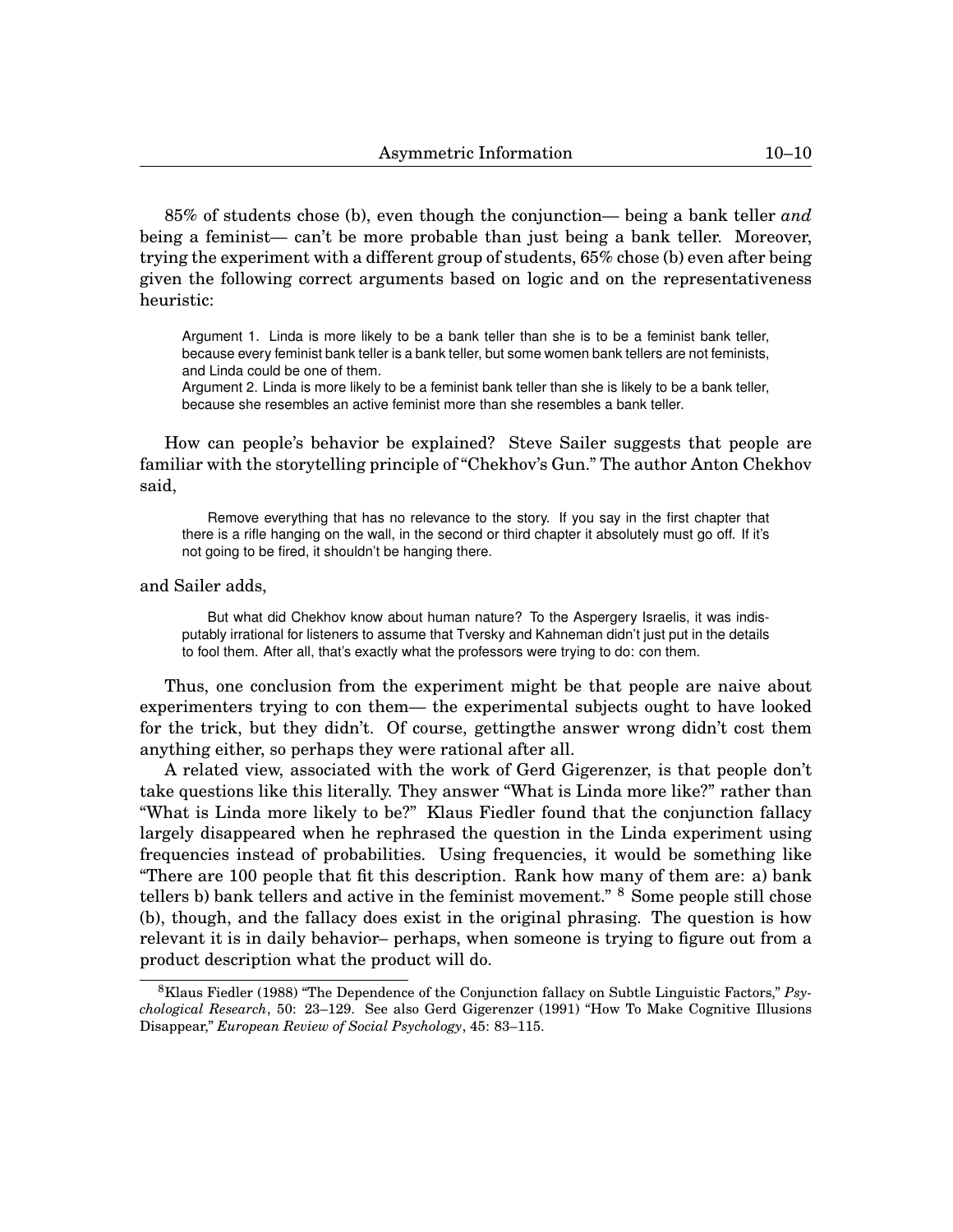Does this kind of mistake justify regulation? It might increase total surplus if people were often enough fooled by the manipulation of the representativeness heuristic, just as regulation might be justified if people held false beliefs that led them to make wrong decisions. TV networks now have the self-regulatory "White Coat Rule". They do not permit advertisers to use doctors or actors portraying doctors to sell overthe-counter medicines. They do allow them in ads for prescription medicine, perhaps because consumers have to see a real doctor before buying those, so the possible harm from trusting the white-coated recommenders is lower.<sup>[9](#page-0-1)</sup>

**Quirk 3: Combining background and current information in the wrong way**. The conjunction fallacy is simple, so it's not surprising that people have trouble with probability calculations when it comes to more complicated probability problems. In another experiment, subjects were divided into two groups. One group was told that someone named Dick came from a sample of 30 engineers and 70 lawyers; the other group had reversed numbers, with Dick coming from a sample of 70 engineers and 30 lawyers. Both groups were told the following.<sup>[10](#page-0-1)</sup>

Dick is a 30 year old man. He is married with no children. A man of high ability and high motivation, he promises to be quite successful in his field. He is well liked by his colleagues.

Surprisingly, both groups said that the probability that Dick was an engineer was .5. The description represented either occupation equally well, and they focussed on it and ignored their other information— that 30% of the sample (for group 1) and 70% (for group 2). Group 1 should have answered .3 and group 2 should have answered .7.

With more informative descriptions, the fully rational answer becomes more difficult to compute, and so of course subjects continue to do badly. Let's go through the rational process, since it is useful and shows how hard it is to be perfectly rational. Let's suppose that you are told that Dick is from a group of 50 lawyers and 50 engineers and "Dick is a 30-year-old man. He did well in high-school math, and he likes solving problems." The biggest problem you have is poor information— that you don't really know how many lawyers and engineers in the general population fit the description; you just think it fits engineers a lot better. Suppose you think 90% of engineers are like that, and 20% of lawyers are. A first mistake you might make is to conclude that Dick is an engineer. He is, probably, but not with probability 1. Realizing that, your natural inclination will be to say that there is a 90% probability that Dick is an engineer. That would be wrong.

The easiest way to think about this is using number frequencies instead of probabilities, as we know from the Linda experiments. We want to estimate how many out

<sup>9</sup> ["Today's Hot Topic: The White Coat Rule,"](http://www.adlawbyrequest.com/2013/05/articles/network-clearance-corner/todays-hot-topic-the-white-coat-rule/) Marilyn Colaninno, *Adlaw by Request* (May 2, 2013).

<sup>10</sup>Tversky, Amos & Kahneman, Daniel, ["Judgment under Uncertainty: Heuristics and Biases,"](http://www.sciencemag.org/content/185/4157/1124.short) *Science*, 185: 1124–1130 (1974).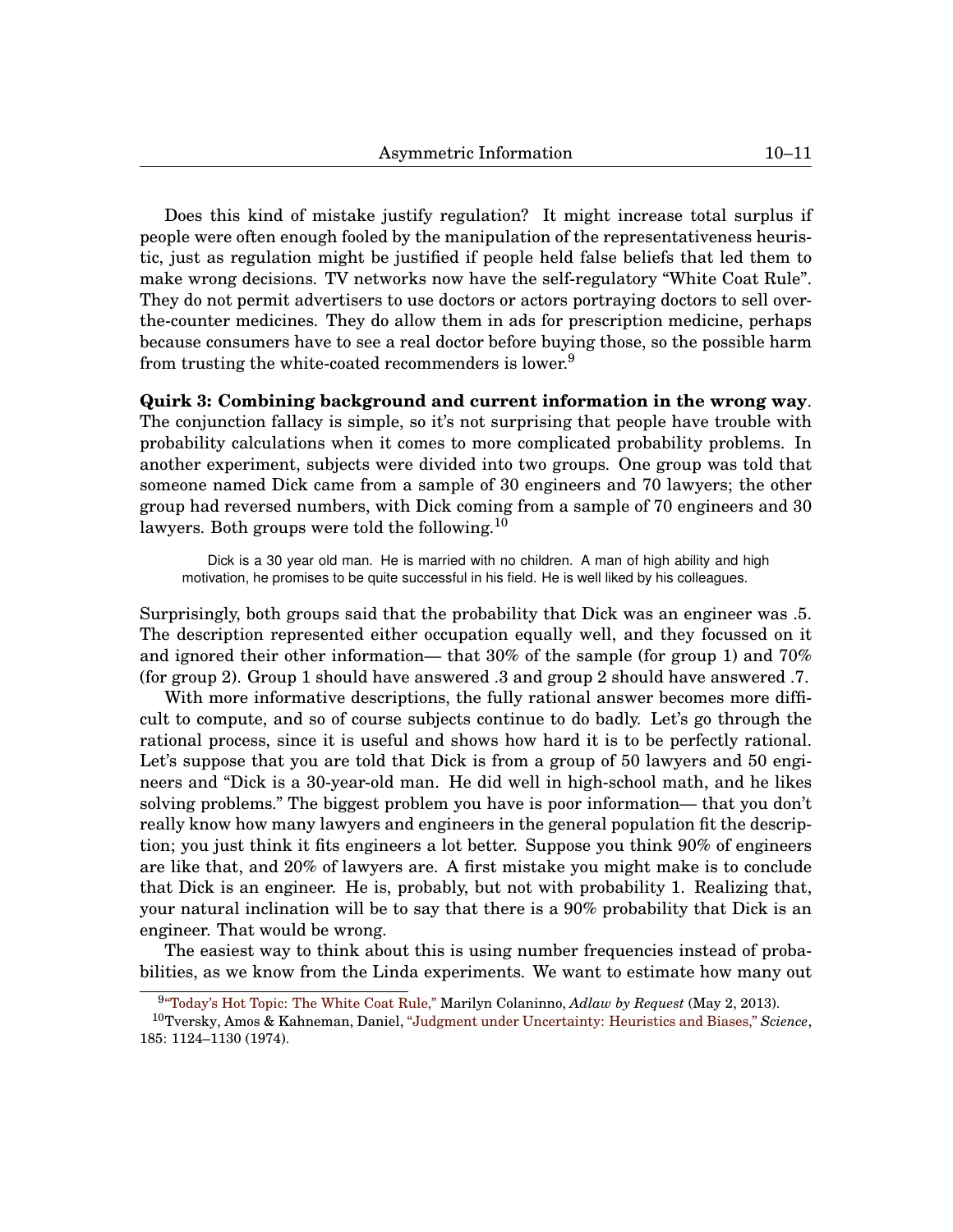of the 100 men are engineers, given this description. The key mental step is to narrow the problem down to thinking only about men in the sample who fit the description. Of the lawyers, 10 fit the description (20% of 50), and of the engineers, 45 fit it (90%) of 50), for a total of 55 men. Thus, 45 out of 55 are engineers, which is about 82%, not 90%. This kind of reasoning is an example of **Bayes's Rule** or **Bayesian reasoning** in action.<sup>[11](#page-0-1)</sup>

If you are told that Dick is from a group of 80 lawyers and 20 engineers, that should change your estimate. The frequency approach is straightforward. Of the lawyers, 16 now fit the description (20% of 80), and of the engineers, 18 fit it (90% of 20), for a total of 34 men. Thus, 18 out of 34 are engineers, which is about 53%.

Bayes's Rule is subtle enough that most people are not going to be fully rational, any more than their answers are going to be fully rational if you ask them what  $1,712 \cdot 24$ is. They'll make mistakes. But we could at least hope that they would realize that as the proportion of engineers in the sample rises, the estimate of the probability that Dick is an engineer should rise too.

Another example uses the probability of dying of liver cancer. Suppose you know that in the general population, 2% of people have undiagnosed liver cancer. You are offered a free test that detects your liver cancer, if you have it, with 90% probability, but falsely detects liver cancer with 20% probability even if you are healthy. This false detection is called a **false positive**, even though it is a bad thing for you, because **testing positive** is the standard term for what happens when a test for whether X is true does say that X is true.

Suppose we start with 1,000 people. 20 of them will have undiagnosed liver cancer, and 980 won't, since the probability is 2%. Of the 20 who have cancer, 18 will test positive, the 90% detection rate. Of the 980 who don't, 196 will test positive, the false positive rate. Thus, of the 214 people who test positive, only 18 will actually have cancer— just 8 percent of them.

The cancer test example has real-world application. Doctors routinely use PSA test for prostate cancer for checkups for older men. Richard Ablin, the discoverer of PSA, thinks this is wrong and that the Food and Drug Administration should not have approved the test for that purpose. He approves of the test as a way to see how effective prostate removal has been. For diagnosing cancer, however, the rate of false positives is so high that he believes most of the further tests and even the surgery done is unnecessary, and to a considerable degree prompted by the financial motive of doctors. Even if the doctor tells the patient that the test has a high false-positive rate (68%, Ablin reports), it is hard for the patient to understand that his actual probability

<sup>11</sup>As an equation, Bayes's Rule would set the problem up as Probability (Engineer|Description) = Prob (Desc.|Eng.) · Prob (Eng.)<br>Prob (Desc.|Eng.) · Prob (Desc.|Lawyer) · Prob (Lawyer) =  $\frac{.9 \cdot .5}{.9 \cdot .5 + .2 \cdot .5}$ . After teaching the formula for many years, I now think the frequency approach is better for simple problems.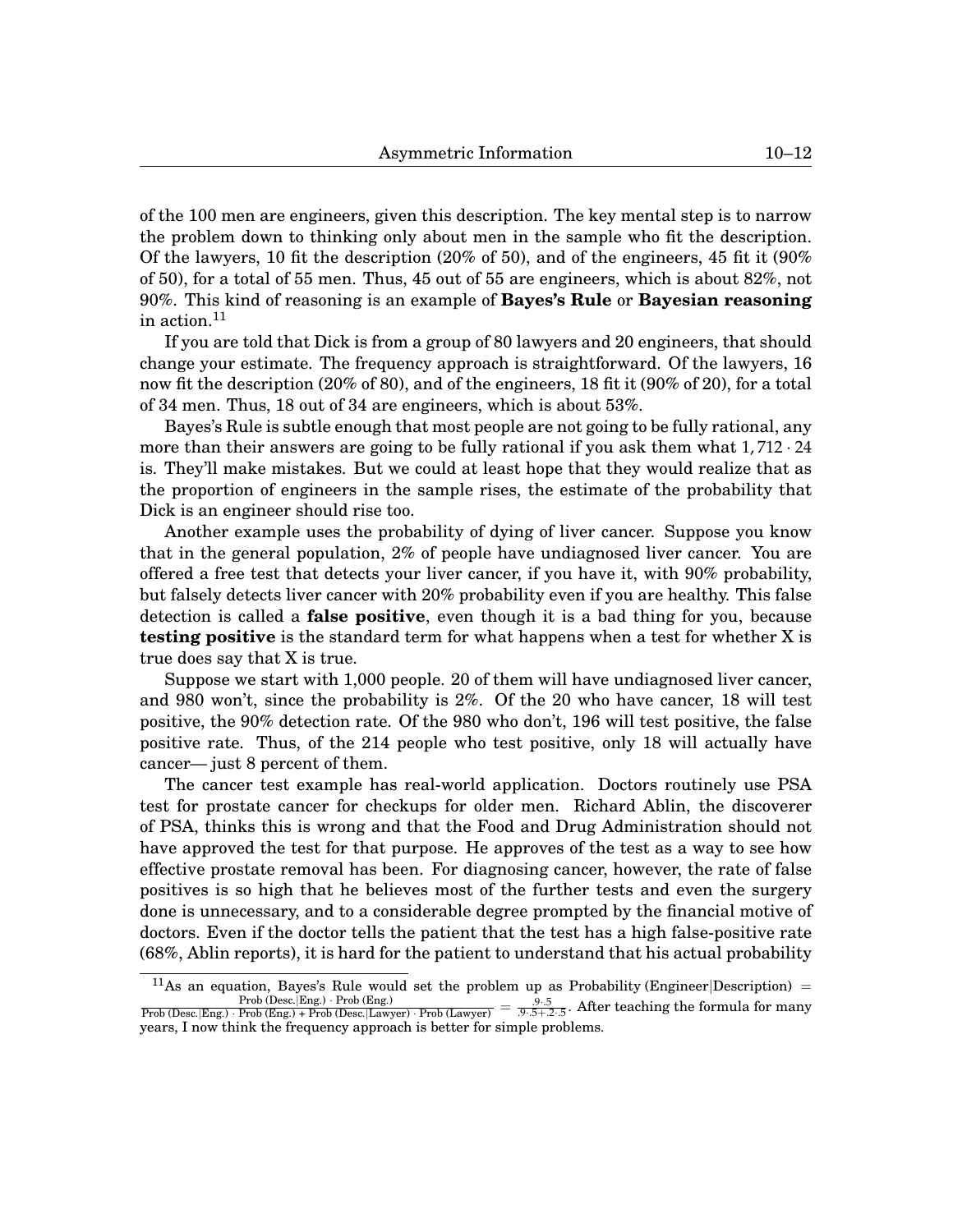of cancer is low.<sup>[12](#page-0-1)</sup>

**Quirk 4: Systematically Wrong Priors**. What is probably a much bigger problem than people not updating their priors correctly using new information is that they have to start out with a prior that is wrong. Suppose the drug Ecstasy is so dangerous that you shouldn't try it, but 50% of teenagers underestimate the danger and 50% overestimate it. Teenagers have the correct estimate on average, but 50% of people make the wrong decision. Thus, we have market failure. Worse still, there is no reason why priors should be correct on average. Teenagers are similar to each other, so they might all make the same mistake, with 100% of them underestimating the danger. When people encounter a situation for the first time, with little information and no experience, we should not be surprised if they tend to make the same mistake. People with more information and experience can force them to make better decisions. Lack of experience, as much as lack of intelligence, is why we allow parents to regulate their children so heavily. We could call this problem lack of information or we could call it poor thinking, but the end result is the same: many people make the wrong decision.

**Quirk 5: Finding Patterns in Randomness**. This fallacy consists of a person seeing a pattern in data that he should know is actually random. Francis Bacon said in 1620 in Book I, paragraph 45 of *Novum Organon*, which lays out his proposal for how modern experiments should replace Aristotelian natural philosophy,

The human understanding, from its peculiar nature, easily supposes a greater degree of order and equality in things than it really finds; and although many things in nature be sui generis, and most irregular, will yet invent parallels and conjugates, and relatives where no such thing is. Hence the fiction, that all celestial bodies were in perfect circles, thus rejecting entirely spiral and serpentine lines, (except as explanatory terms.)

Our minds are wired to look for patterns in the world around us, so we can figure things out. That means we often find simple patterns where the outcome is really random or follow a less obvious pattern. We see that a cloud looks like an elephant or a ship, for example. Or, as Bacon says, we look at the ways the stars and sun move and construct a formal informal model in which they move in circles, rather than ellipses.

In the case of the clouds, we don't really think that cloud demons are up there drawing elephants. But what if you saw a roulette wheel go Red-Black-Red-Black-Red-Black? Wouldn't you be tempted to say that the next time the ball would stop on Red?

I am sure that if I asked you to write a random sequence of Reds and Blacks you wouldn't pick the alternating sequence. You'd pick something like Red-Black-Black-Red-Black-Black, because it looks more random. But if you think about it, those two

<sup>&</sup>lt;sup>12</sup>Eric J. Topol & Richard J. Ablin, ["PSA Test Is Misused, Unreliable, Says the Antigen's Discoverer,"](http://www.medscape.com/viewarticle/828854) *Medscape*, August 08, 2014.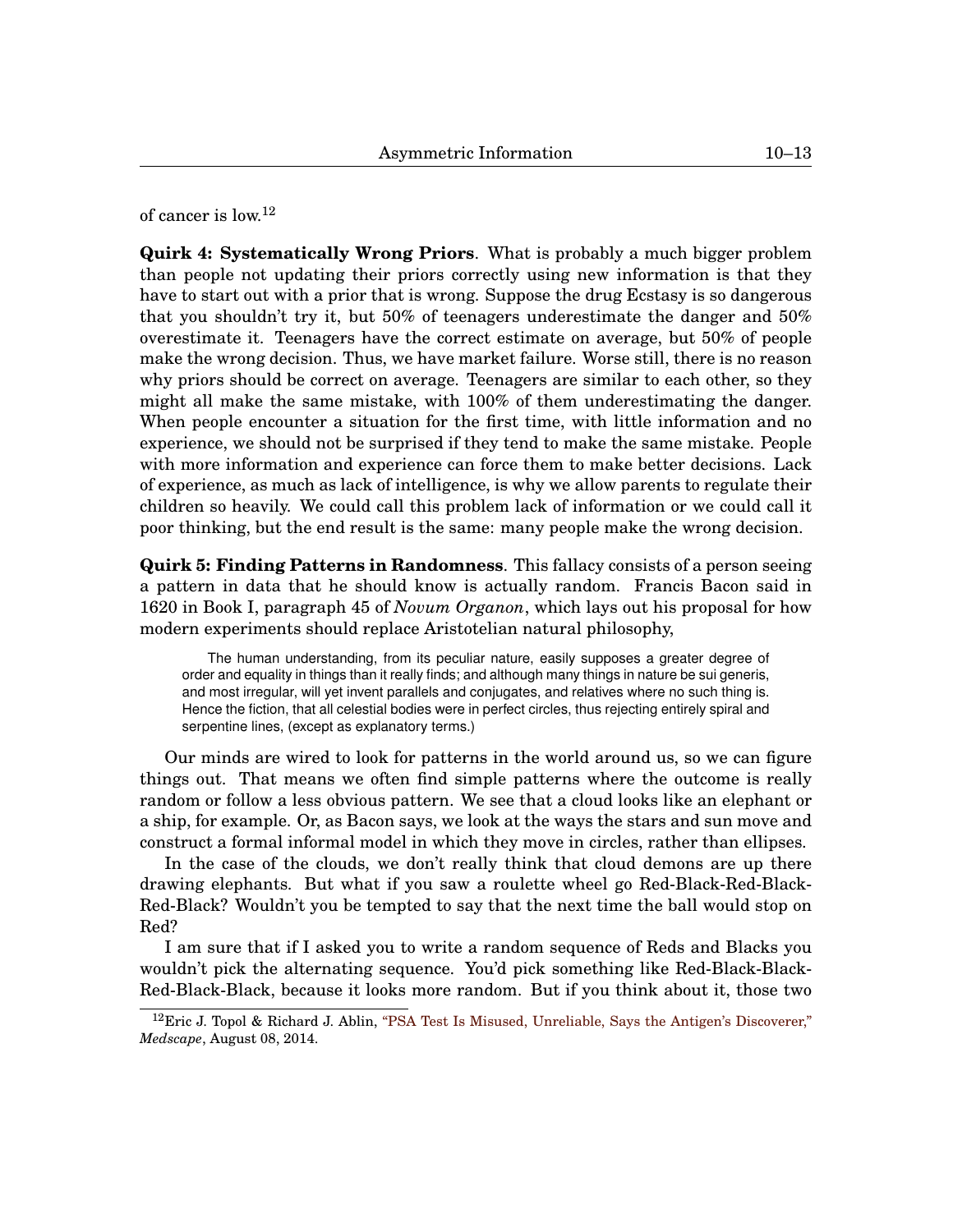sequences have exactly the same probability. A bet on RBRBRB and a bet on RBBRBB would have the same probability of success. If I asked you to write out 100 sequences, and you didn't pick any that looked nonrandom, you'd *not* be replicating randomness. Sometimes patterns do show up by accident.

The following sequences might help you understand this. It is random– I promise you. I used Excel's random-number generator, and only did it one time.[13](#page-0-1). But does it look entirely random?

# **B**r**B**rr**B**rrrrr**BB**rr**BB**r**BBB**rrr**BB**rrrr

How about if I do a little grouping? Now it looks like there are some nonrandom patterns. In fact, it *all* looks rather special. Do you start to wonder if maybe some extraterrestrial intelligence is trying to send a message to us? I don't think so. Rather, human brains are good at finding patterns, even in randomness.

# **B**r**B**r r**B** rrrrr **BB**rr**BB** r **BBB**rrr **BB** rrrr

One place where this is important is "cancer clusters": towns with unusually high incidence of rare cancers. Suppose the probability is only one tenth of one percent— .001—that a town of 5,000 people has 10 cases of brain cancer in a year. A friend comes to you and says that Smallsville is a death trap because it had 10 cases last year. Should you wonder what evil company has dumped toxic waste in Smallsville? If there are 1,000 towns that size in America, you shouldn't be too impressed. Odds are that each year one of them will look like a death trap.

Another example of reading patterns into randomness is the *gambler's fallacy.* This is believing that if Red has come up 10 times in a row, the next color will almost surely be Black. That is a fallacy because a sequence that contains a sequence of 10 Reds followed by Black is just as likely as a sequence of 10 Reds followed by another Red. Both are highly unlikely— but that is because they both start with the unlikely sequence of 10 Reds in a row. The roulette wheel doesn't have a memory, and 10 Reds plus a Black is no more likely than 10 Reds plus a Red. In 1913 at the casino in Monte Carlo, Black came up twenty-six times in a row on a roulette wheel. There was a rush to bet on red, beginning after Black came up fifteen times. Players doubled and tripled their stakes. In the end the unusual run made the Casino considerable profit.

The human tendency to find patterns in everything is crucial to understanding the stock market. If you look at the stock market going up and down, it's a lot like a roulette wheel. So be careful. If you look carefully, you'll always see patterns, even if everything is random. Efficient market theory say that the ups and down essentially are random, though slightly trending upwards for every stock. The reasoning is that

<sup>&</sup>lt;sup>13</sup>If you want to try it yourself, the Excel formula is:  $=IF(RAND() > 0.5, "r", "B")$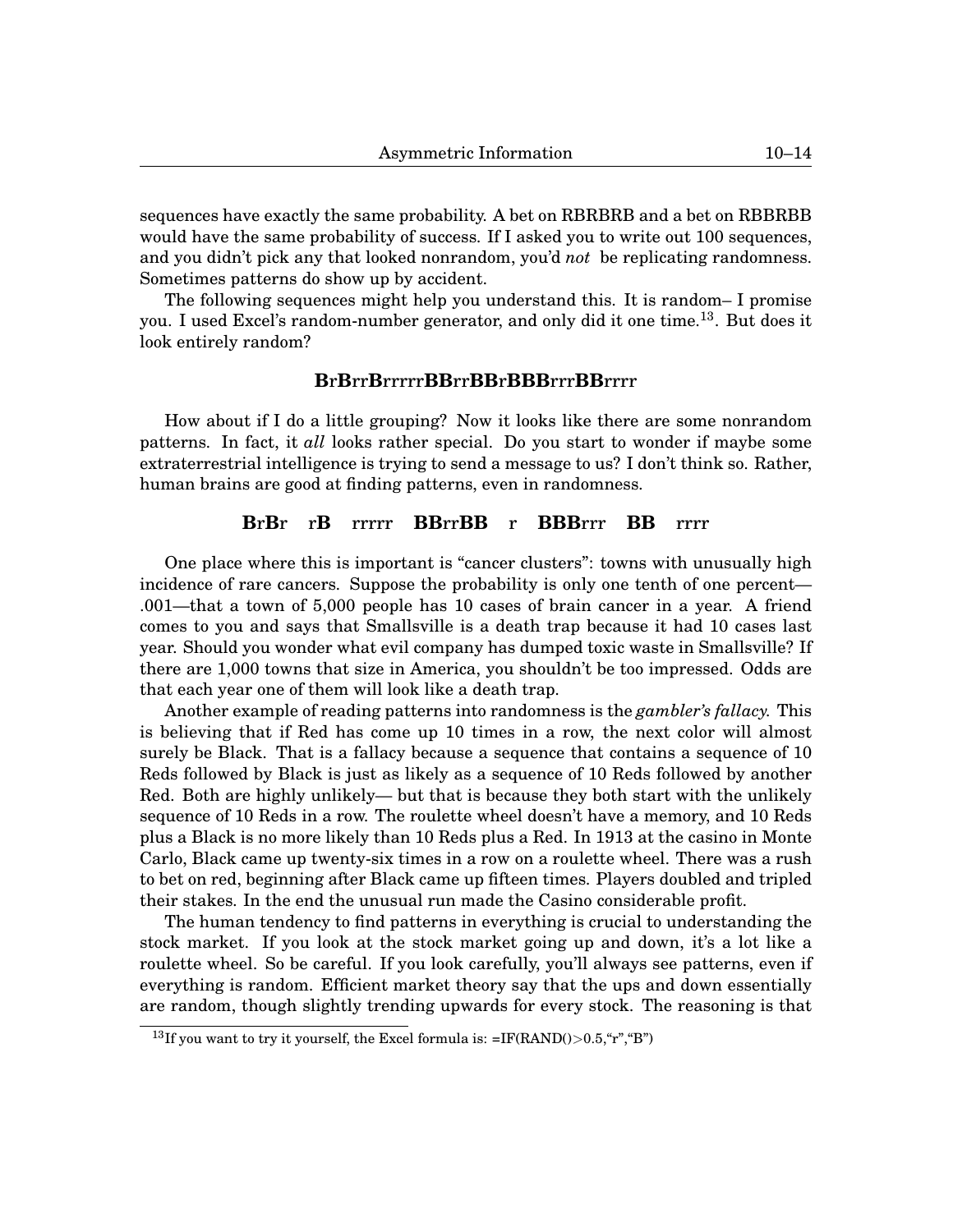if it were not, it would be a public opportunity many people could discover. Someone would notice and bid up the price of any stock with an unusually high expected return, so the opportunity would not persist. Studies of the stock market confirm this; there is no way to look at patterns in stock price movements and predict what will happen next.

**Quirk 5: Present-Orientedness and Lack of Self-Control**. People have trouble making decisions that involve time. As we have seen, present discounted value calculations are hard to correctly. You might categorize this as poor information— they don't know the present value formulas— or as poor information-processing— they can't take the flow of payments and discount rate and rationally combine them to get a present value. Usually this shows up as present-orientedness, as choosing small benefits now despite big costs later. This might be due to poor information or reasoning, or it might just be because the person has a high discount rate. Depending on which, there either is market failure or the person is simply maximizing a utility function that has a higher discount rate than the rest of us.

One approach that turns a high discount rate into market failure is the **multipleselves model**. Think of the impatient spender not asa one person, but as a sequence of persons through time, each with his own utility function. The 2020 John Smith is very similiar to the 2019 John Smith, but there is a crucial difference: the 2019 John Smith gets to control their initial wealth because he comes first. He can spend it on himself, or save it for the future John Smiths. Or, he could put them into debt. Some people care about their future selves enough not to consume everything at once, and this is what we interpret as a low discount rate. Other people are more selfish and they look like they have a high discount rate. This interpretation supports a case for rejecting a person's time preference for consumption as a reason to allow him to make his choices freely. If there are externality effects on future selves— what have been called **internalities**— then there is market failure justifying regulation. Or, rather, there is market failure if we wish to assign ownership of Smith's property to all of the Smith-selves jointly, with the 2019 Smith as a trustee with a duty to use it for all of their benefit. If we say that the 2019 Smith is the owner, free to use the property as he wishes, then there is no externality because he will use his property to maximize his own utility and the future Smiths are in the same position as any other poor person. Here, indeed, we have an abstract philosophical question with implications for public policy. The question is, "Since John Smith is constantly changing, what do we really mean by saying he is one person?"' Depending on the answer, we may wish to restrict credit card debt or not. Ontology matters for personal finance.<sup>[14](#page-0-1)</sup>

This is an argument used to justify forcing consumers to buy energy-efficient ap-

<sup>14</sup>Ontology is the science of being, of what we mean when we say a rock exists or a dog has four legs.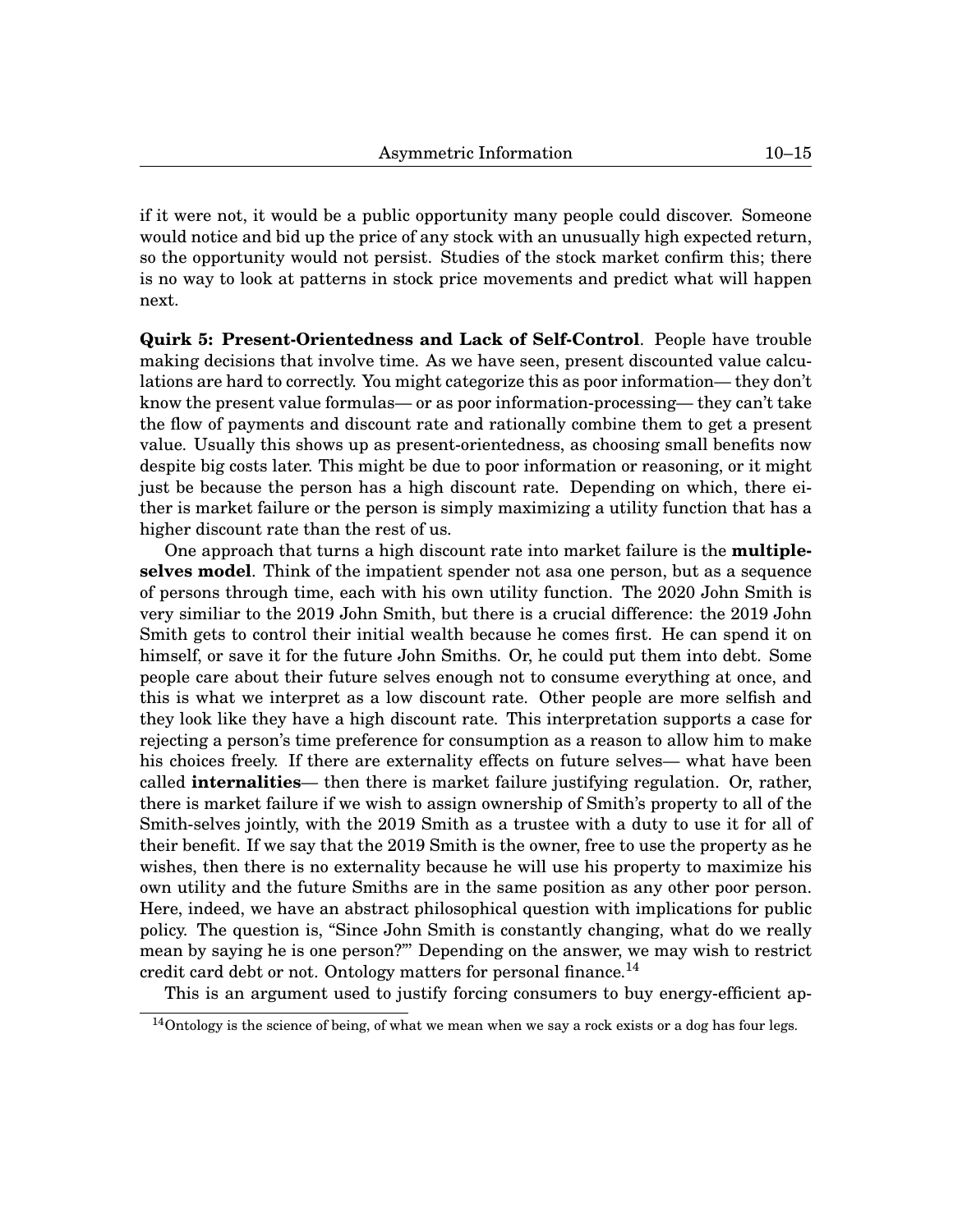pliances: that they do not understand that the higher price is worth it for the future electricity savings. This can be very difficult to distinguish from simply having a high discount rate, however. Someone might simply want to consume more goods today and not care much about tomorrow. Economists do not call that irrationality, seeing it just as another personal preference that we accept in calculating surpluses. Whether we are correct to do that, however, can be questioned. Perhaps someone who prefers the present is just ill-informed as to how much he would enjoy consumption in the future, or cannot control his impulses. In those cases, one might argue that the government should control his spending for his own good.

Even the multiple selves idea casts the problem in terms of time. More psychologically, the problem could simply be lack of self-control. When Sam drinks another glass of whisky he knows it is killing him, and he doesn't expect to enjoy it, but he can't help himself. Some economists would say that economics should just rely on "observed preference", and define Sam's surplus in terms of what he actually does, rather than what he says he wishes he were doing. For many applications, that is appropriate. If we are trying to estimate Sam's demand curve for whisky, we are trying to predict how much he will drink, not how much he enjoys drinking it. In thinking about whether there is market failure, though, I would argue that we need to treat Sam's compulsions as more like a technological problem. If a cruel ruffian were to force the whisky down Sam's throat, we would not treat that as showing that Sam wants to drink the whisky. When the ruffian is Sam's worse nature, it seems no different; there is something beyond his control which is keeping him from making his desired decision. He will tell you that if you ask him.

The view that the problem of lack of self control explains why Sam himself may take steps to ward off temptation, not keeping alcoholic drinks in his house, for example, which is hard to explain by poor information or poor reasoning (though the multiple selves idea deals with it nicely). Economic models using **hyperbolic discounting** do tackle it. Hyperbolic discounting is a model of utility across time in which someone might use a discount rate of 20% for the choice between today and tomorrow and one of 5% for between tomorrow and the day after. The idea is that "today" keeps moving, so tomorrow our chooser will use the "right now" discount rate of 20% instead of the  $5\%$ rate he would have used the previous day. Whether we label this as lack of self control, multiple selves, or hyperbolic discounting, the upshot is that Smith might happily vote for a ban on liquor, as a way of binding his hands.

## **How to Think about Irrationality**

All humans think logically, but some people are better than others, and everybody will fall prey to these mental quirks unless they keep a careful watch on their decisions and stay humble. Thinking takes time and effort. People rationally don't always do it, especially if the stakes are small. The quirks above are just a few of the problems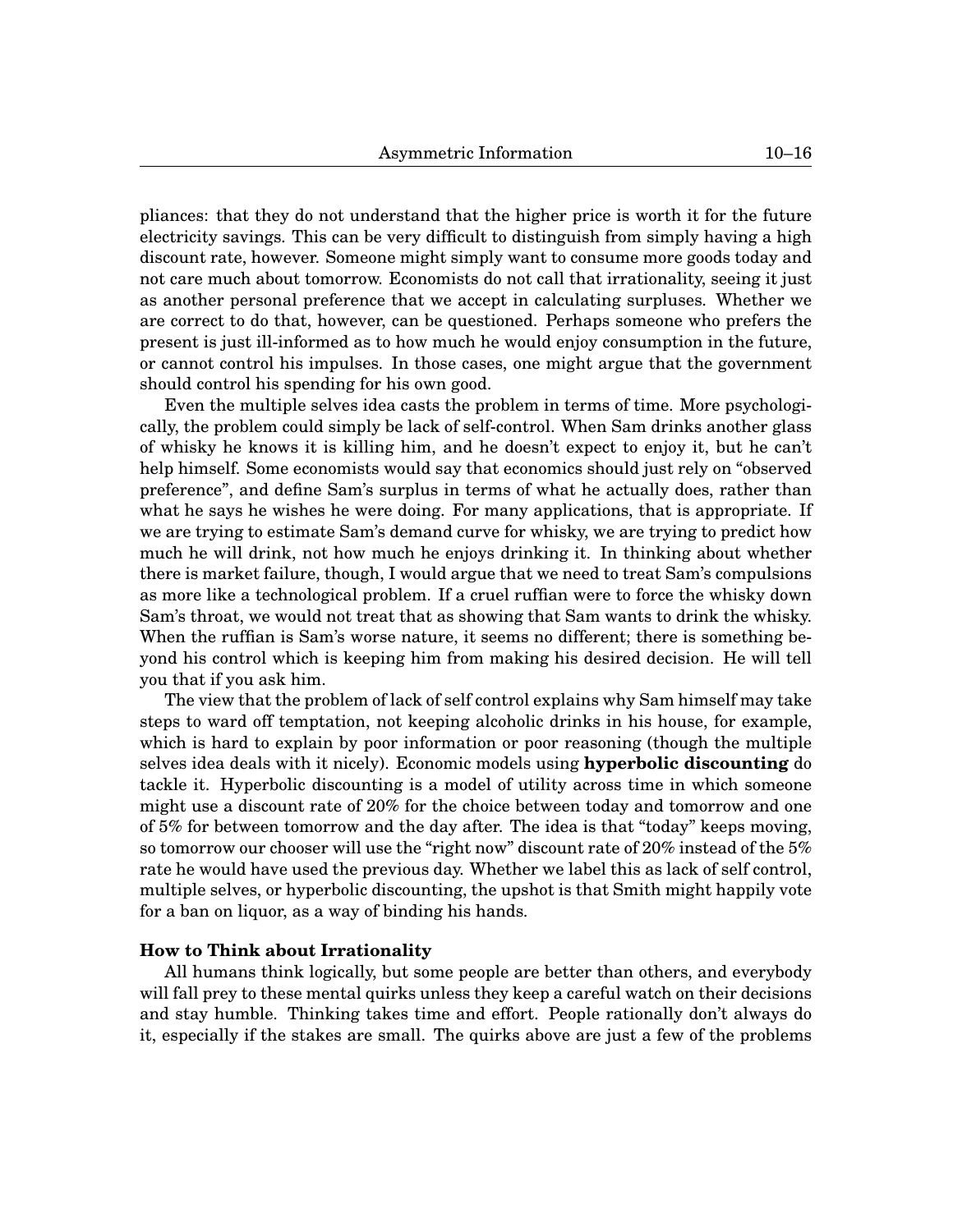that psychologists have noted with human reasoning. The significance of the problem for us here is that irrationality, like poor information, causes market failure. If people reason poorly enough, then they might benefit from government paternalism to save them from their own mistakes.

Indeed, this, together with poor information, is the argument for moral paternalism and literal paternalism. Children have less information than adults, and they are worse at putting it together to make a decision. Thus, we allow parents to override the decisions of their children. In the present-day United States we end this at age 18, but some people would benefit from a longer period of external control, and, indeed, most of us ask our parents for advice long into adulthood, though we don't always follow it.

We are only human, after all, and it is hard enough to get simple arithmetic right, much less Bayes's Rule. Since information is never perfect and people are never perfectly rational, someone who wanted to impose regulation on the economy could use this as an excuse for anything at all. Thus, it is important to see how great the harm from irrationality is, whether there exist market solutions, and— something crucial to what extent voters authorizing policies or government policymakers implementing them are subject to the same kind of irrationality. Irrationality is an argument against regulation as well as an argument for it.

#### **[10.](#page-0-0)3: Market Solution I: Selling or Giving Away Information**

Fortunately some poor information and irrationality is fixed by market forces.<sup>[15](#page-0-1)</sup> If consumers underestimate the quality of a product, producers have incentive to advertise to make them better informed. If consumers overestimate the quality of Acme's product, Acme's competitors have incentive to advertise to let them know how bad it is. If consumers make mistakes in both directions, Internet sites and magazines such as *Consumer Reports* and *PC World* can make profits by offering to inform them. *Consumer Reports*, to be sure, is produced by a nonprofit organization. Some people will provide information just from the good of their hearts. Much Internet information is like that, because people know they can benefit hundreds of other people at very little cost to themselves. Nonprofits are not always so different from for-profits, though. Remember, the people who work at *Consumer Reports* are paid salaries that will disappear if the magazine's quality drops and it can't get consumers to subscribe, just as at a for-profit company. Thus, it, too, has incentive to provide useful information.

Buyers also respond to poor information by simply collecting better information. If you aren't sure of the quality of a used car, you can hire a mechanic to look at it for you. If you aren't sure of the quality of a job candidate, you can look at his resume (his advertising, in effect), interview him, and give him a test. Testing is generally more accurate in predicting job performance than interviews or credentials,

<sup>15</sup>"Melior" is Latin for "better," just as "optimus" is Latin for "best".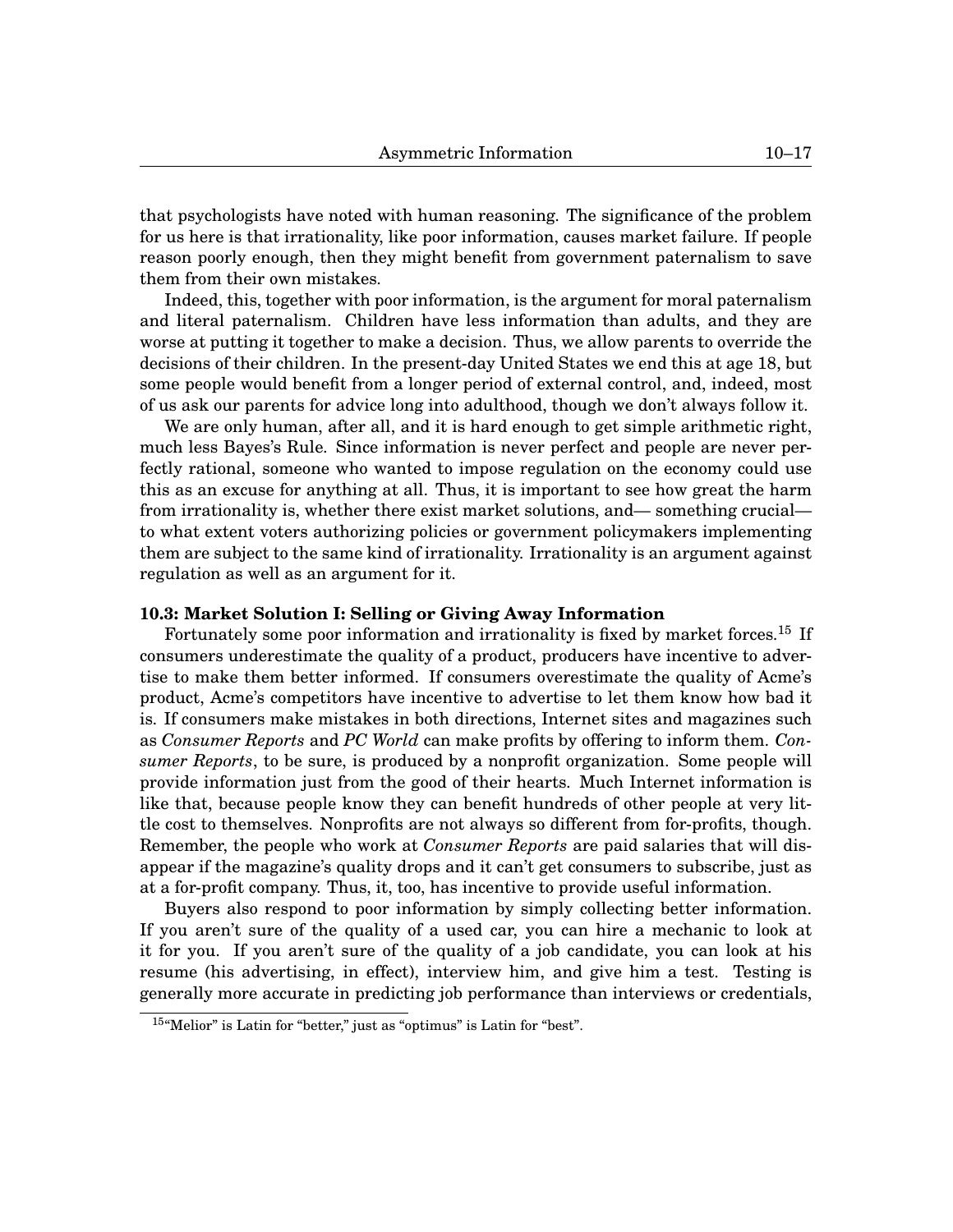as well as being quicker and cheaper. Testing is not subject to the representativeness heuristic or stereotyping, so it is not vulnerable, like interviews, to the irrationality of the interviewer.

A curious example of the use of tests to determine quality is how some employers use SAT scores in hiring college graduates. Many entry-level jobs in financial services ask for a combined SAT score (the score on the most common U.S. college admissions test) of at least 1,300 out of the maximum 1,600. A typical investment-banking ad at HotJobs.com said,

Minimum expectations include an overall score of 1350 on the SAT's. . . . You will be required to provide official scores and transcripts, so please do not respond if you do not meet the aforementioned requirements.

Configuresoft, a Colorado systems-management software company, asks applicants for SAT scores when they apply for sales jobs. One reason to put it in job ads is to see whether applicants are paying attention to details. In applying to fill one accountmanager position on an online job board, fewer than 10% of the hundreds of respondents bothered to send their SAT scores to Configuresoft. Buyers often acquire information in subtle ways. Asking for SAT scores tells the buyer of labor how smart the applicant is, but it also shows whether he pays attention to instructions. The company may have as little use for an applicant with a perfect score on the LSAT who doesn't notice he's supposed to submit it as for a less intelligent applicant with a low score.<sup>[16](#page-0-1)</sup>

Employers do have to take care in using ability testing. The use of such tests is severely limited by U.S. laws which require employers to show that if minorities do worse on the test they must show a close connection between test performance and job performance, something most employers lack the statistical expertise to do to the satisfaction of a court.<sup>[17](#page-0-1)</sup>

# **[10.](#page-0-0)4: Market Solution II: Reputation**

Another market force is **reputation**. Even if a company could make a short-run profit by cheating consumers, it might make even more profit by being honorable towards them—especially if it has a good reputation to begin with and can charge premium prices as a result.

The problem of poor information is most severe for infrequent or unrepeated purchases. If someone buys something from a low-quality producer once, he can learn from the experience and switch to a different producer until he eventually learns who has high quality. Also—a different effect—if the producer can choose between high and low quality, as opposed to simply being able to produce only one or the other, then

<sup>16</sup>See ["Career Journal: More Employers Ask Job Seekers for SAT Scores,"](http://online.wsj.com/news/articles/SB106729501444224900) *The Wall Street Journal* (28 October 2003).

<sup>&</sup>lt;sup>17</sup>See Criteria Corp., ["Pre-Employment Testing: Whitepaper,"](http://www.criteriacorp.com/resources/employers.php) (undated; viewed October 11, 2010).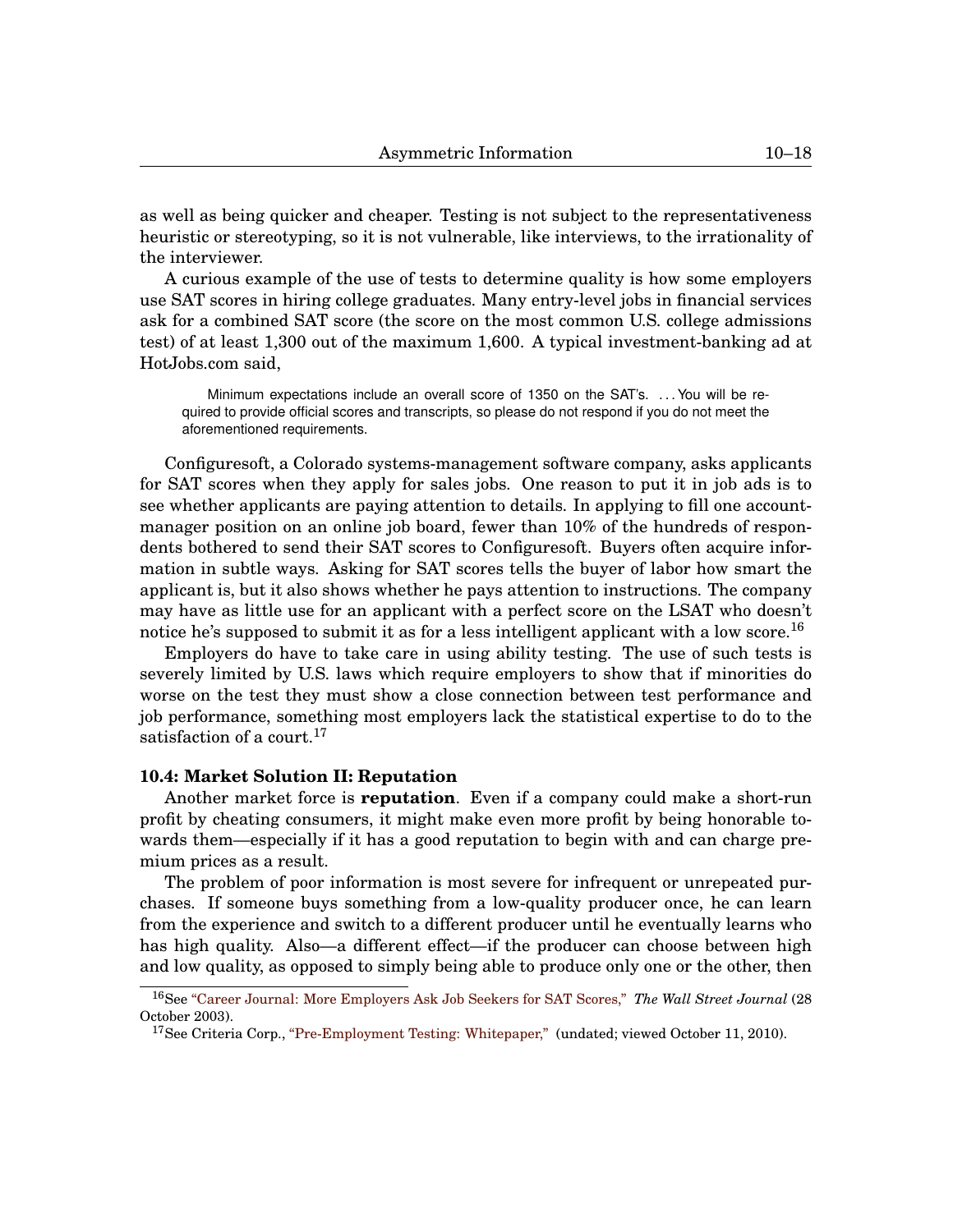repeat purchases give him a strong incentive to choose high quality so as to preserve his reputation and obtain repeat purchases.

We will go through a particular model of reputation, the **Klein-Leffler Model**, that carefully explains how having a good reputation can make a firm continue to produce high quality.<sup>[18](#page-0-1)</sup>

Some firms have good reputations. Why?

One reason is that those firms produce good products and consumers can see that directly. But then reputation is not important in the buying decision—consumers don't need it.

A second reason is that even though the consumer can't see the quality until after he buys, the firms have produced good-quality products in the past. But why should that matter? Won't they want to cut costs and produce lower quality in the future, if people are willing to pay a high price anyway?

The Klein-Leffler model shows how reputation can give firms an incentive to produce high quality. It simplifies to the following story. A certain number of firms decide to enter the market for a new product whose quality might be low or might be high. High quality is more expensive to produce. Consumers can't tell the quality until after they have purchased, but very soon word will spread.

If consumers have pessimistic expectations and expect low quality, that is selffulfilling. A firm won't produce high quality, because it won't be able to sell at any higher a price. Pessimistic consumers won't believe it. If consumers are extremely pessimistic, they will think that even if a firm produces high quality once, that doesn't mean it will continue to produce high quality—it might just be an effort to raise the price and trick them when the quality falls again.

If consumers have optimistic expectations, good reputations can be self-fulfilling. Firms will charge a high price. Consumers will deduce that they have high quality and be willing to pay that high price. A firm won't deviate to low quality because if it did, it would lose its reputation and its customers.

Klein and Leffler pointed out something crucial to this story: firms must be making positive economic profits for it to work. Think of a firm with a reputation for high quality. At each point in time, it will do a calculation of whether it should continue to choose high quality, or deviate to low quality. If it chooses high quality, it makes a moderate profit this period and keeps its reputation. If it chooses low quality, it makes a big profit this period but loses its reputation—and its future profits.

If the firm's future profits are zero, then the most profitable choice is to cheat and produce low quality. That will yield an economic profit for a short time at least. Having

<sup>&</sup>lt;sup>18</sup>Benjamin Klein & Keith Leffler, ["The Role of Market Forces in Assuring Contractual Performance,"](http://www.jstor.org/stable/1833028) *Journal of Political Economy*, 89: 615–641 (August 1981). Their original article does not phrase the result in terms of game theory, but we will recast it here.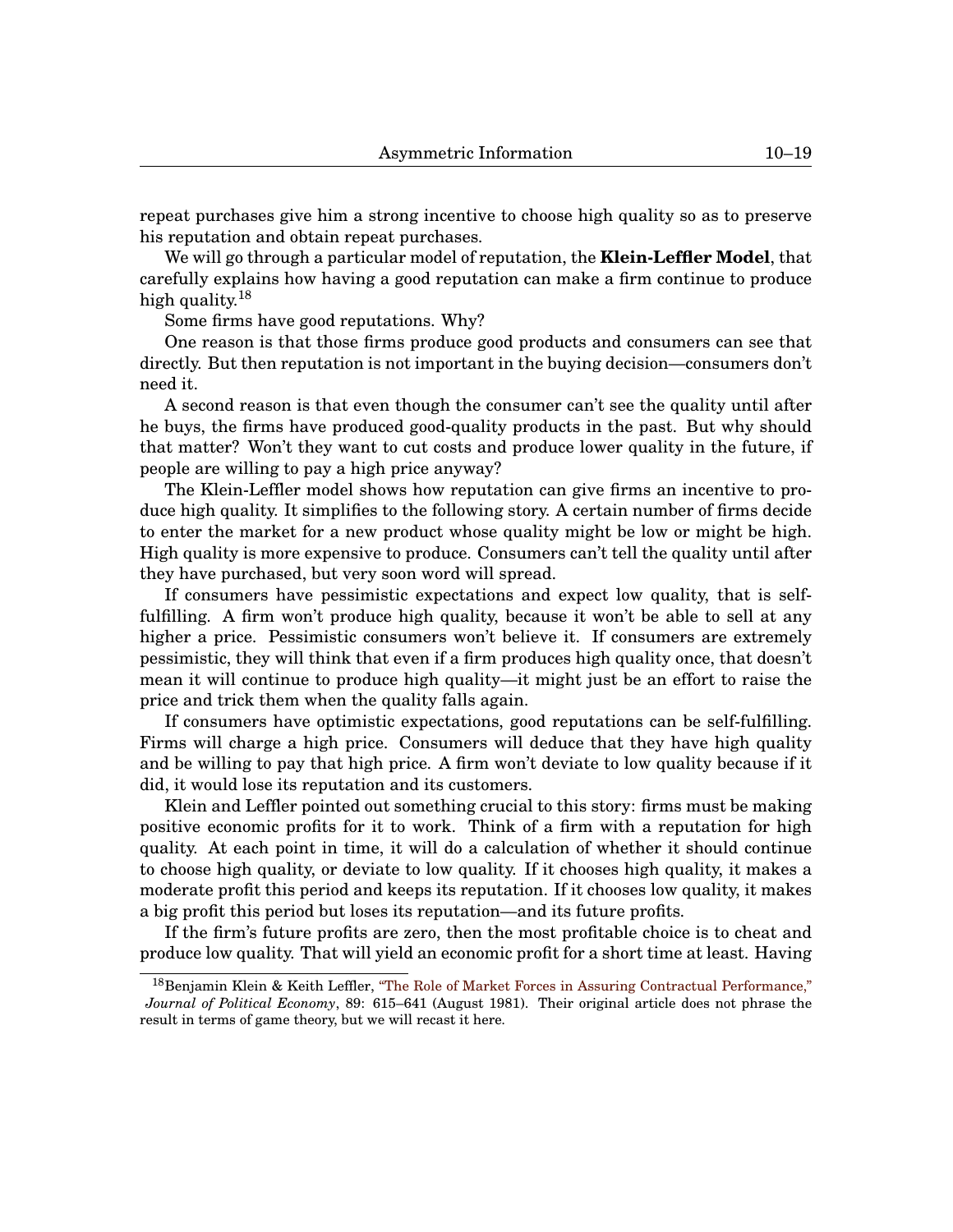a reputation for quality is not valuable.

Thus, to deter cheating, the firm's economic profits must be positive when it sells high quality at a high price. They must be at a level high enough that the present discounted value of all the future profits is bigger than the one-time gain from cheating.

Note that competition won't bid the price down to marginal cost. If rational consumers see one firm trying to undercut the others, they will believe it has low quality, since at such a low price the present discounted value of future profits is so low that the one-time gain from cheating is bigger. This breakdown of price competition is why each firm can earn positive economic profit in equilibrium.

Also note that reputation depends on how much the firm cares about future profits compared to present ones. If the firm has a high discount rate, it doesn't care so much about future profits, so if it is to continue to produce high quality, the price must be even higher above marginal cost. Firms near bankruptcy have very high discount rates. One of the costs of being near bankruptcy is that consumers know you are likely to start cashing in your reputation by producing lower quality.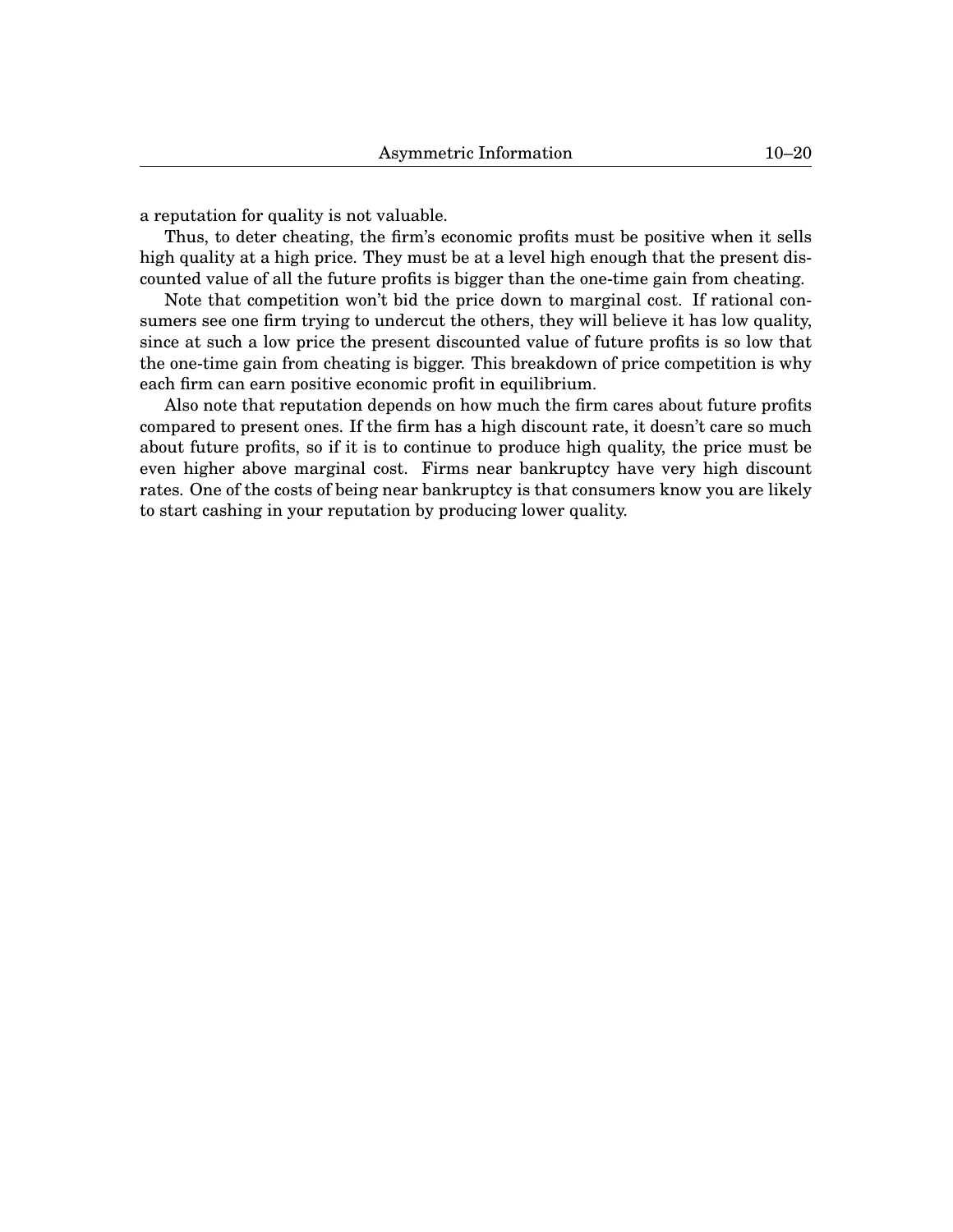BOX [10.](#page-0-0)1 RESTAURANT INSPECTIONS*[a](#page-0-1)*

Following are results of recent inspections of food establishments by the Monroe County Health Department. Critical violations are reported. They are most likely to affect public health, such as grossly soiled surfaces that come into contact with food, foods kept at improper temperatures, chemicals stored near food and employees handling food without wearing gloves.

#### **CRITICAL VIOLATIONS**

- Wendy's, 221 W. Second St., Jan. 8, foods held at improper temperature, corrected during inspection.
- Kentucky Fried Chicken, 2901 E. Third St., Jan. 20, chemical sanitizer concentration low, corrected during inspection.
- Office Lounge, 3900 E. Third St., Jan. 21, dirty dishes in hand sink which should not be used for other purposes, corrected during inspection.
- 10th Street Market Inc., 1809 E. 10th St., Jan. 11, various types of raw frozen meats all in packages together causing cross contamination problems. Different meat items needed to be separated.

## **NO VIOLATIONS**

- Jimmy John's, 1827 E. 10th St., Jan. 21.
- Village Pantry, 1831 E. 10th St., Jan. 21.
- Limestone Grill, 2920 Covenanter Drive, Jan. 14.

*<sup>a</sup>*Selected from a list in the *Bloomington Herald Times*, February 16, 2009.

## **[10.](#page-0-0)5: Ways to Regulate**

Suppose the market solutions of advertising, sale of information, and reputation have not solved the problem of poor information. Since we have a market failure, that opens up the possibility that government regulation will help. But what kind of regulation? There are a number of possibilities.

- 1. Require truthfulness in safety or health claims.
- 2. Require disclosure of safety or health risks.
- 3. Offer voluntary measurement of health, safety, and quality.
- 4. Require measurement by the government of health, safety, and quality.
- 5. Offer an overrideable default choice (**weak paternalism**, the **nudge strategy**)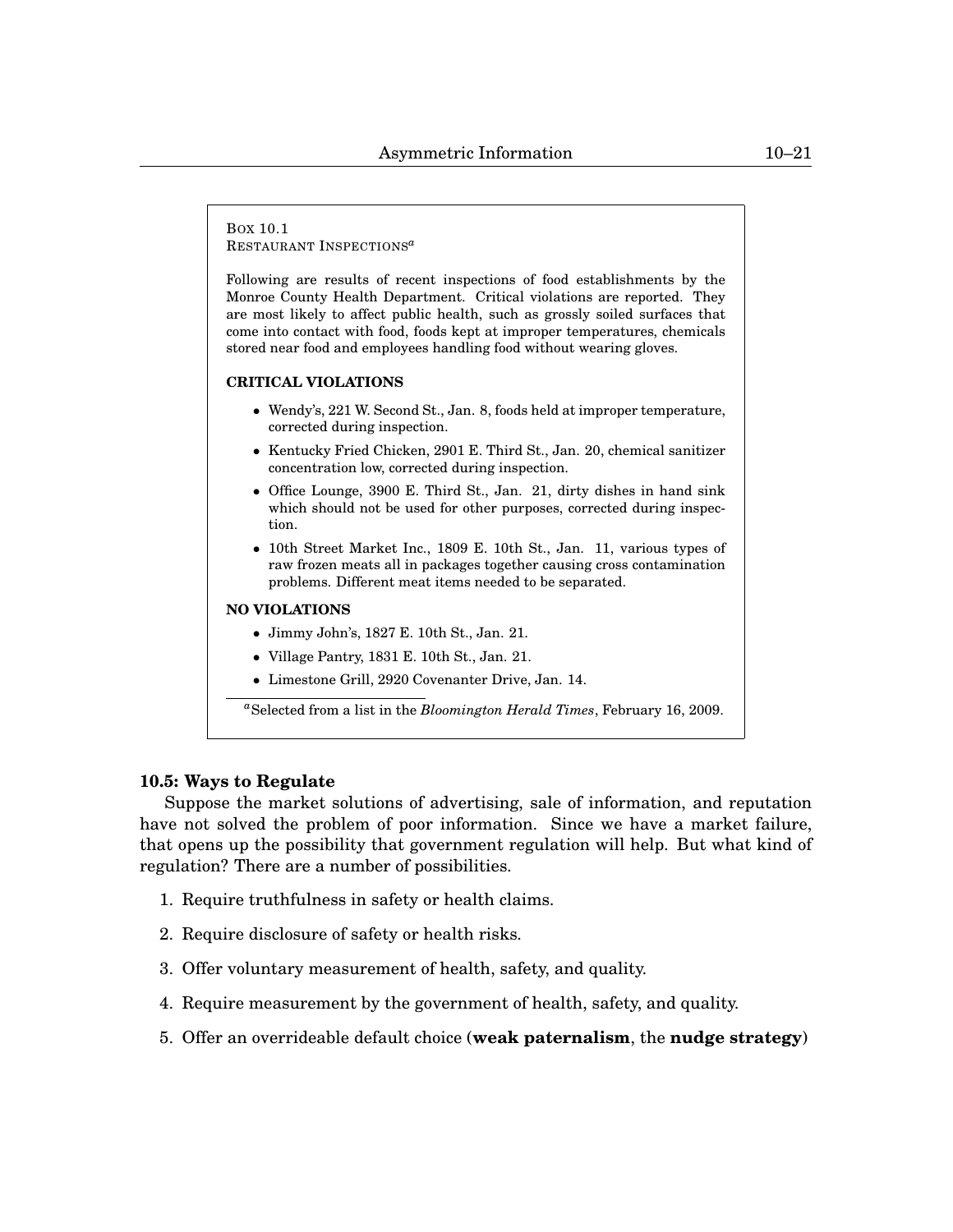# 6. Require a mandatory quality level (**strong paternalism**)

Let's think about these in a bit more detail.

*1. Require truthfulness in safety or health claims.* This is close to laissez faire, really, since it really is no stronger than government enforcement of contracts. Yet, like nonenforcement of cartel agreements in antitrust law, it is extremely powerful. If fraud is a crime, there will be a lot less lying.

Most false claims don't result in criminal prosecutions, of course, Fraud is indeed a crime and can be subject to severe punishment, as with Bernard Madoff's 150-year prison sentence for depriving investors of \$65 billion.<sup>[19](#page-0-1)</sup> It is regulated in other ways too. The Federal Trade Commission handles not only anti-trust but false claims. It collects consumer complaints and forwards them to state and federal prosecutors, but it also issues injunctions against false advertising.<sup>[20](#page-0-1)</sup> Private civil suits are another means of combating lying. You can enforce a contract by going to court and asking for damages for breach of contract to compensate you for the other party's falsehood. If the product is actually damaging, rather than merely inadequate, you can sue for tort, to recover damages for the injury done you.

This policy nonetheless won't work completely. It does not prohibit silence about flaws in the product. If I don't think to ask whether the car you sold me has been in an accident, a truthfulness policy won't protect me. Also, many claims are hard to prove or disprove. After Joe says "Big Joe's Burgers has the best hamburgers in the world!" should the government be allowed to put him in jail for fraud if he can't substantiate his claim? Probably not. The law regards such statements as "mere puffery," not to be taken seriously. Even more serious claims such as "I will provide you with prompt and thorough service," can be difficult to judge, though, because "prompt and thorough" is so ambiguous.

*2. Require disclosure of safety or health risks or low quality.* We could go a step farther than simply banning lies and require pro-active information disclosure. Many states require house sellers to disclose specific kinds of known defects, for instance, and breakfast cereal boxes all have to say how much Vitamin C the cereal contains. This helps improve information, but it creates extra costs for sellers that are not always justified.

*3. Offer voluntary measurement of health, safety, and quality.* The government could offer, for free or for a fee, measurement of how good the product is. This is useful if no private business has found it profitable to provide information.

<sup>19</sup>"Fraudster Madoff Gets 150 Years," BCC News (29 June 2009) <http://news.bbc.co.uk/2/hi/business/8124838.stm>.

 $^{20}$ "About the Bureau of Consumer Protection," Federal Trade Commission, <http://ftc.gov/bcp/about.shtm>.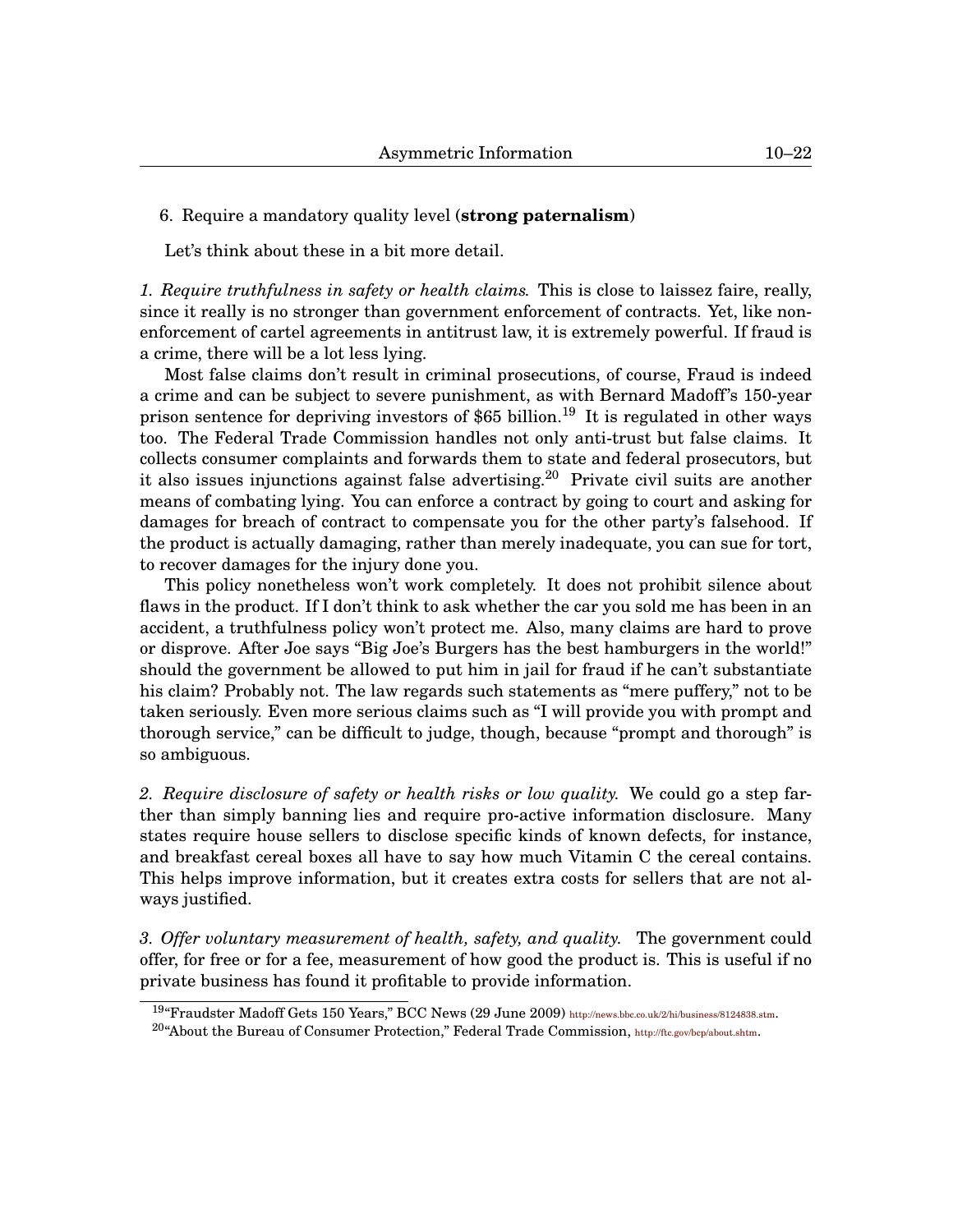*4. Require measurement by the government of health, safety, and quality.* Going a step further, the government could make quality measurement mandatory. The government measures the crash safety of every type of car sold in the United States.

*5. Offer an overrideable default choice (***weak paternalism***, the* **nudge strategy***)*. The government could make suggestions to consumers of which products are best, "nudging" them towards certain choices, but allowing them to make other choices if they want to after being warned. The government advises consumers not to eat too much fat, but if the consumer really wants to eat lots of potato chips and be a big fat slob—or if he runs marathons and doesn't have to worry about obesity— he can eat chips to his heart's content.

*6. Require a mandatory quality level (***strong paternalism***)*. The government could say that low-quality products simply are illegal. Car bumpers must be strong enough to withstand a certain severity of crash. Building codes require electrical wiring to meet a particular threshold of safety against burning up and starting fires. Apartments must have a certain amount of square footage per occupant. If a consumer wants lower quality at a lower price, too bad. The government won't let him have it.

The Food and Drug Administration requires all substances sold to treat illness to be safe and effective, and it insists on strong proof for both. It's good to be able to know that drugs are highly safe and effective, but this policy means that people are not allowed to decide for themselves whether to use a drug that is too new to be thoroughly tested, or that so narrowly failed to meet FDA standards that it is probably safe but not certainly safe.

Can you think of situations where each form of regulation is appropriate from the following list?

Automobile design, Airline service, chemical levels in the workplace, chemical levels affecting people living near a factory, effectiveness of a drug, safety of a drug, sugar content of cereals, alcohol level of beer, risk of misuse of a chainsaw, dangers of canoeing, dangers of hangliding, roller coaster rides, cleanliness of slaughterhouses, peanut content of cookies, the danger of gall bladder surgery.

A problem is that the government itself is prone to poor information and irrationality. This is made worse because not only are government officials subject to them, but so are voters. Government officials do not have strong incentives to avoid irrationality, particular if other officials are not avoiding it.

When the Food and Drug Administration (the FDA) is thinking about approving a drug, it starts from the position (the "null hypothesis") that the drug is unsafe and it must be shown to be safe. In deciding whether to approve a drug, the FDA official must balance the possibility of two kinds of mistakes: false positives and false negatives. Starting from the presumption that the new drug is unsafe and ineffective, the official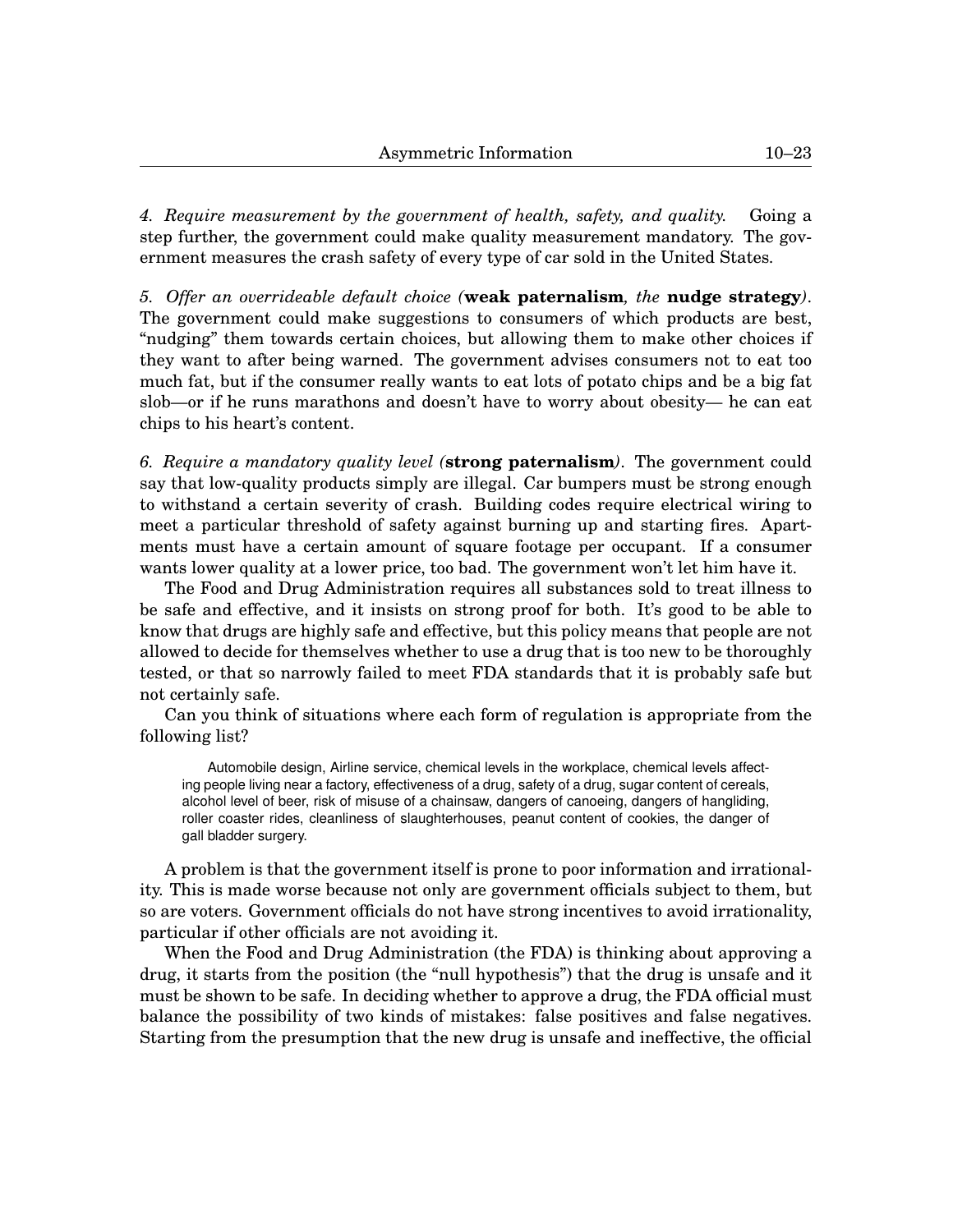looks at evidence the drug company brings to try to overcome that presumption. A **false positive** is when the official decides that the drug should be approved, but the drug is actually unsafe or ineffective— the positive result was false. A **false negative** is when the official disapproves a drug, but the drug is actually safe and effective the negative result was false.  $2<sup>1</sup>$ 

If the Food and Drug Administration (the FDA) tests a drug and makes a false negative error, mistakenly concluding that it doesn't work, people will die because they can't use the drug. But the particular people will never know if that it was the FDA's fault. On the other hand, if the FDA tests a drug and mistakenly concludes that it works when it does not, a false positive, people will use the drug widely and discover the mistake. They will know exactly who to blame—the FDA. Thus, the FDA will have a rational bias towards rejecting innovation.

FDA General Counsel Peter Barton Hutt and former FDA Commissioner Alexander Schmidt said,

"FDA employees have been praised only for refusing to approve a new drug, not for making a courageous judgment to approve a new drug that has in fact helped patients and advanced the public health."

and

"In all our FDA history, we are unable to find a single instance where a Congressional committee investigated the failure of FDA to approve a new drug. But the times when hearings have been held to criticize our approval of a new drug have been so frequent that we have not been able to count them. The message to FDA staff could not be clearer."

Here, as always when we look at incentives, we must not oversimplify decisonmaking. FDA staff members are not thinking of their careers alone. It is just that concerns about the effect on the regulator's reputation of making mistakes are always in the background and it takes conscious effort to balance them. A noteworthy example is the doctor who was oncology (cancer) chief at the FDA for thirteen years and was denounced by cancer patient groups as being obstructionist in approving new drugs. After his wife developed ovarian cancer and died after three years, he said, "I have a much greater sense of urgency these days. I have been on a jihad to streamline the review process and get things out the door faster. I have evolved from regulator to regulator-advocate." This personal experience had more effect than being criticized by name in Washington D.C. city bus ads and in the *Wall Street Journal* or being

 $21$ In the scientific tests of a new drug, the null hypothesis is that the drug is ineffective, so a false positive is when the test disproves the null accidentally and says the drug is effective, while a false negative is when the drug accidentally doesn't work in the test. That matches the false positives and negatives of the regulator. This gets confusing, because when the null hypothesis is that a drug is *safe*, the false positive is when the drug accidentally looks unsafe in the test and the false negative is when it accidentally *doesn't* hurt people. Then a false positive on the drug would cause it to be *disapproved*.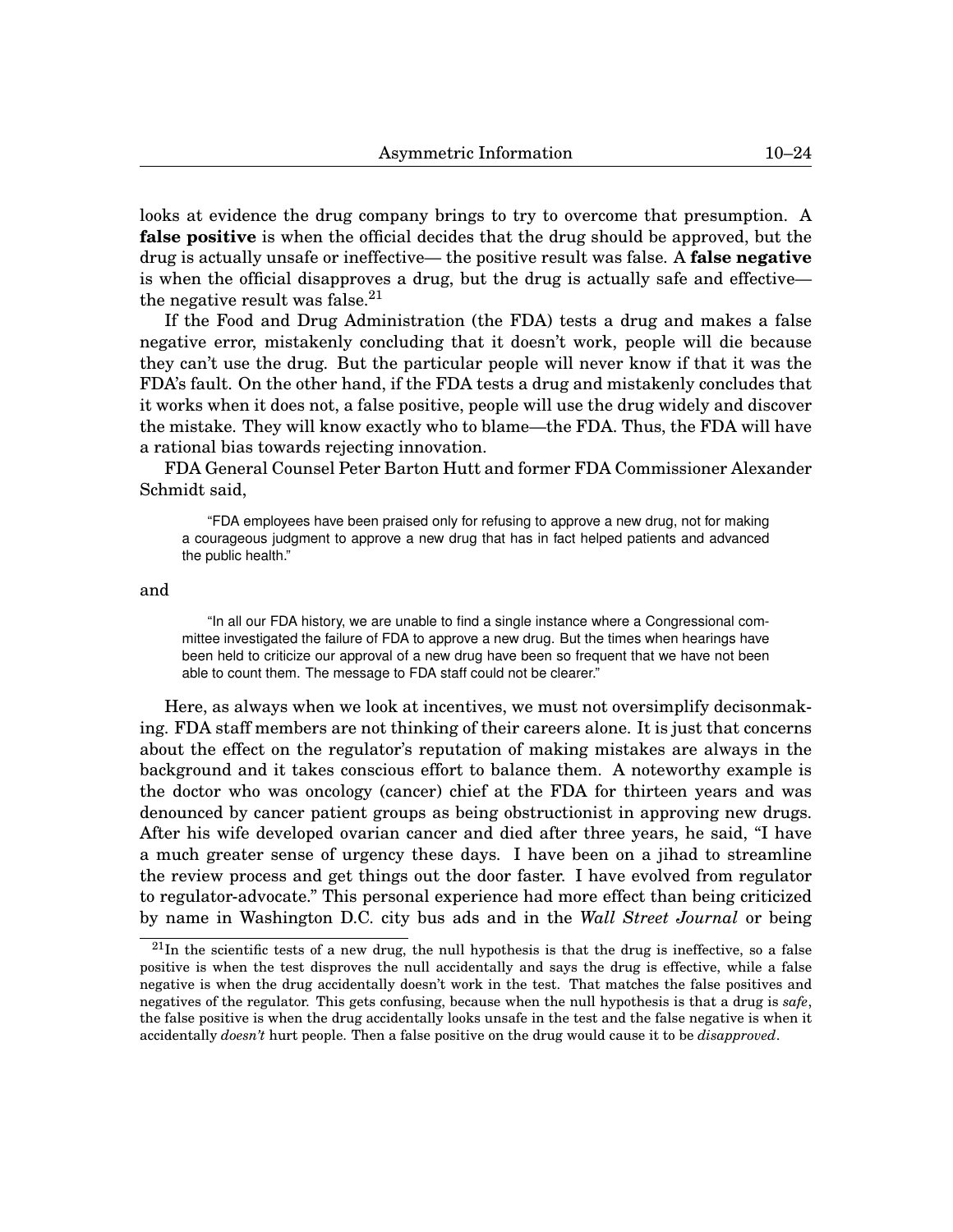threatened so often that security guards had to be posted at some public meetings he attended. The oncology chief was clearly a man of integrity, but he was influenced by agency culture, which in turn is influenced by agency incentives.  $22$ 

Strong paternalism, the sixth in the list of policies above, is the idea that people do not know what is best for them, so quality should be required to be higher than they want, or products should be banned altogether. One might, for example, argue that people irrationally buy refrigerators that use a lot of electricity rather than pay more for technology that has positive present value and would save them money within a very few years. It is the motivation for much of morals regulation. The rationale is that people who really knew what they were doing would not buy things such as pornography or heroin. John Stuart Mill wrote the standard 19th century textbook for economics. He said:

Now it is an unquestionable fact that those who are equally acquainted with, and equally capable of appreciating and enjoying, both, do give a most marked preference to the manner of existence which employs their higher faculties.

Whoever supposes that this preference takes place at a sacrifice of happiness- that the superior being, in anything like equal circumstances, is not happier than the inferior- confounds the two very different ideas, of happiness, and content. It is indisputable that the being whose capacities of enjoyment are low, has the greatest chance of having them fully satisfied; and a highly endowed being will always feel that any happiness which he can look for, as the world is constituted, is imperfect. But he can learn to bear its imperfections, if they are at all bearable; and they will not make him envy the being who is indeed unconscious of the imperfections, but only because he feels not at all the good which those imperfections qualify. It is better to be a human being dissatisfied than a pig satisfied; better to be Socrates dissatisfied than a fool satisfied. And if the fool, or the pig, are a different opinion, it is because they only know their own side of the question. The other party to the comparison knows both sides. $^{23}$  $^{23}$  $^{23}$ 

Mill's argument is controversial among economists. If someone pays less for heroin than his maximum willingness to pay, does the transaction create consumer surplus or not? Some people would say that it does: that person has made his choice, and outsiders should not judge it. Other people would say that this was such a bad choice that the person must not be acting rationally. But there is general agreement that it is good if consumers are better informed—that if they are considering using heroin, it is best if they know the risks.

The issue also comes up with respect to *merit goods*: goods that are favored by public policy because they have merit beyond what people are willing to pay for them in

<sup>22</sup>"F.D.A. Regulator, Widowed by Cancer, Helps Speed Drug Approval," *New York Times*, January 2, 2016.

<sup>23</sup>Mill, John Stuart , *Utilitarianism*, chapter 2,"What Utilitarianism Is," <http://www.utilitarianism.com/mill2.htm> (1863).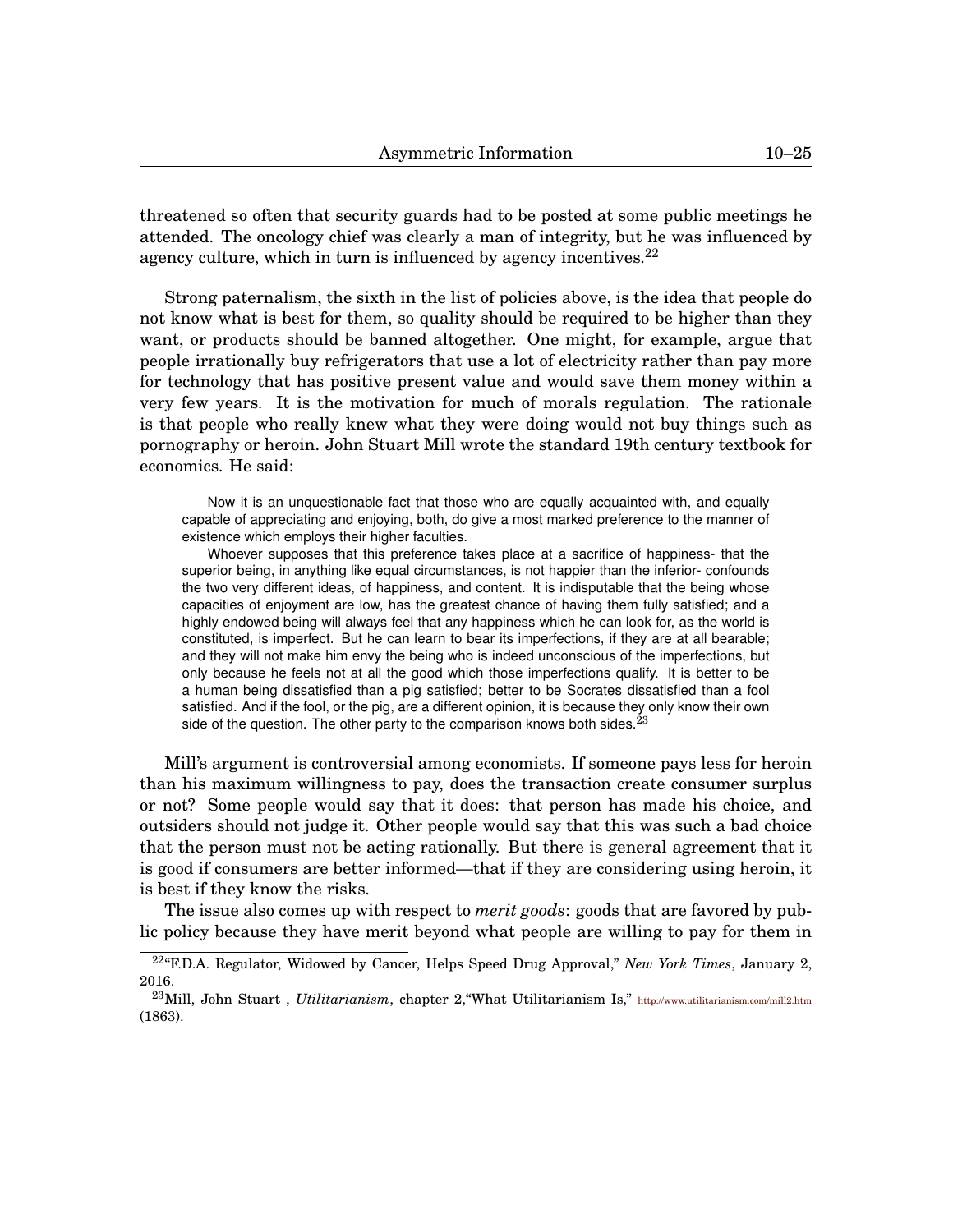an unregulated market. Merit goods have positive externalities or are underappreciated by consumers, at least in their purchase decisions. People might wish to have a symphony orchestra in their town, for example, from civic pride, or because they think it will have a civilizing cultural influence on the town, or because they think that the music will improve the taste of the townspeople and make them better and happier people. Voters might favor subsidizing the symphony even if they themselves dislike classical music and intend never to hear it perform, just as they might favor a ban on pornography even though they secretly, to their shame, are addicted to it. Part of this is that they wish to signal to others, and perhaps to themselves, that they and their fellow citizens value high art.

One might say that voters who support merit goods are not maximizing surplus at all. Instead, their goals– or part of their goals— are nobility, virtue, and beauty. Those goals, however, do not make surplus analysis irrelevant. Remember that the definition of surplus is very broad— essentially, a situation where someone pays less for something than he would be willing to pay if he had to. If someone is willing to impose taxes on himself to support a symphony, we say that the symphony creates surplus for him. This is no different from our earlier discussion of Yosemite Valley in the chapter on conservation. Yosemite, too, is a merit good. Even people who do not visit there are willing to pay for it to be preserved. The hard question, as with conservation, is how much people are really willing to pay, since they are paying for it jointly with other taxpayers. Once we acknowledge that merit goods create surplus, though, all the tools of economics—opportunity cost, marginalism, incentives, triangle losses, and so forth can be usefully applied. Economics cannot tell us that a symphony is a merit good, but it can help decide how it is organized and how much should be spent on it.

# <span id="page-25-0"></span>BOX [10](#page-0-0)[.2](#page-25-0) NUDGING PEOPLE TO MAKE THE CORRECT CHOICE

Nationwide Mutual Insurance Corporation thought that more of its employees would benefit from investing part of their salaries in its 401(k) program, a tax-advantaged way to save for retirement. Around 74% of its employees were enrolling each year. In 2007, the company changed its policy. Enrollment was still voluntary, but each employee was automatically enrolled, and had to pro-actively ask to be removed. Moreover, each year the employee contribution would rise unless the employee objectd. 6% of employees still opted out of the program, but the enrollment rate had increased to 94%.

One recent idea, mentioned above in our list of policies dealing with information, has been to use a nudge policy to have the best of both worlds, to get the uninformed consumers to make better choices while not preventing informed consumers from mak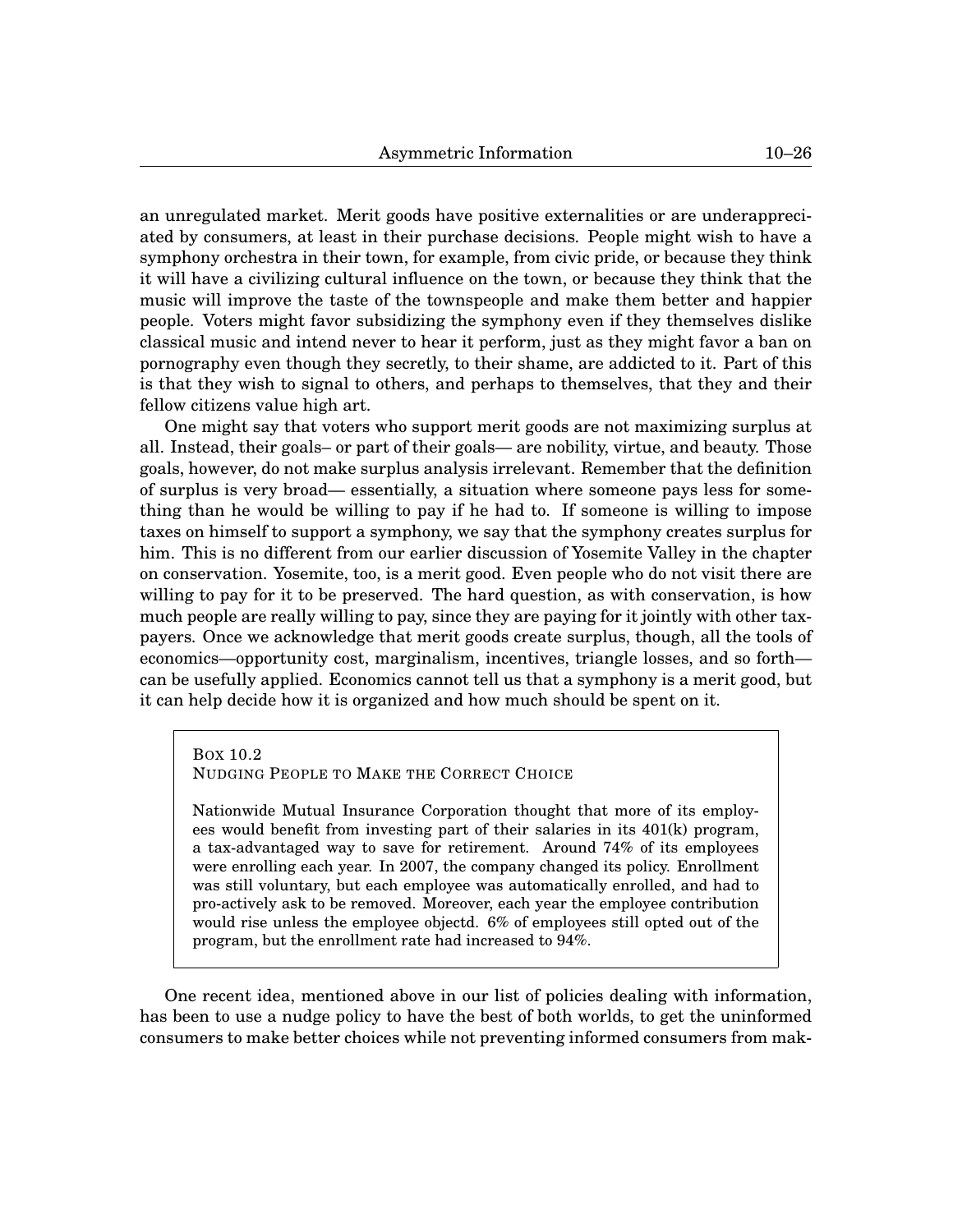ing choices that suit their particular idiosyncratic tastes.<sup>[24](#page-0-1)</sup> This is the idea of weak paternalism, of the government (or someone else) nudging buyers towards what is probably their best choice while allowing them to choose something else if they really want to. An employer using a nudge strategy might tell employees that if they don't override the default, their pension funds will be invested in an index fund mimicking the  $S & P 500$ , but if they really want to, they can use the funds to buy some very risky asset such as interest rate options on margin.

#### **Law**

Even in a world with information that is imperfect (some things are unknown) and asymmetric (some people know things that others do not), if contracts were perfect we could overcome information problems. A buyer could put into the contract all of the assurances of the seller and his own beliefs about the product with penalties for the seller if the buyer beliefs turned out to be incorrect. Of course, this is impractical because it takes time and energy to write contracts. In addition, it is too expensive to be worthwhile to go to court to enforce most contracts.

When it comes to unsafe products, however, as opposed to ineffective ones, the damage is often great enough to be worth the cost of a lawsuit. This is done via **tort** suits: suits that a **plaintiff** brings to recover compensation (**damages**) for injuries caused by the **defendant**. The first issue for the court is liability. If the defendant is **liable** he must pay compensation; if he is **not liable** then he does not have to pay. The second issue is the amount of damages. In both, imperfect information is a challenge to a court that is trying to find out the truth based on opposing claims from the two parties.

In deciding liability there are three rules that are commonly used: **The negligence rule**: Was the defendant "negligent" in causing or failing to prevent the injury, or was he taking enough care and should not be blamed for the harm?

**The comparative negligence rule**: How negligent was the defendant compared to the plaintiff? If both are equally negligent, then the plaintiff would pay only 50% compensation.

**The strict liability rule**: The defendant must pay if he or his product caused the harm, even if if he took all reasonable precautions.

Suppose that a car company can choose from three levels of safety: spending \$20 million for a low level, \$50 million for a medium level, and \$100 million for a high level. Consumer accident costs will be \$150 million if the safety level is low, \$80 million if it is medium, and \$60 million if it is high.

Suppose there is no issue of driver negligence,so we can put aside comparative negligence. A negligence rule's effect would depend on the level of care that the court

<sup>24</sup>Thaler, Richard H., & Sunstein,Cass R., *Nudge: Improving Decisions About Health, Wealth, and Happiness,* (2009).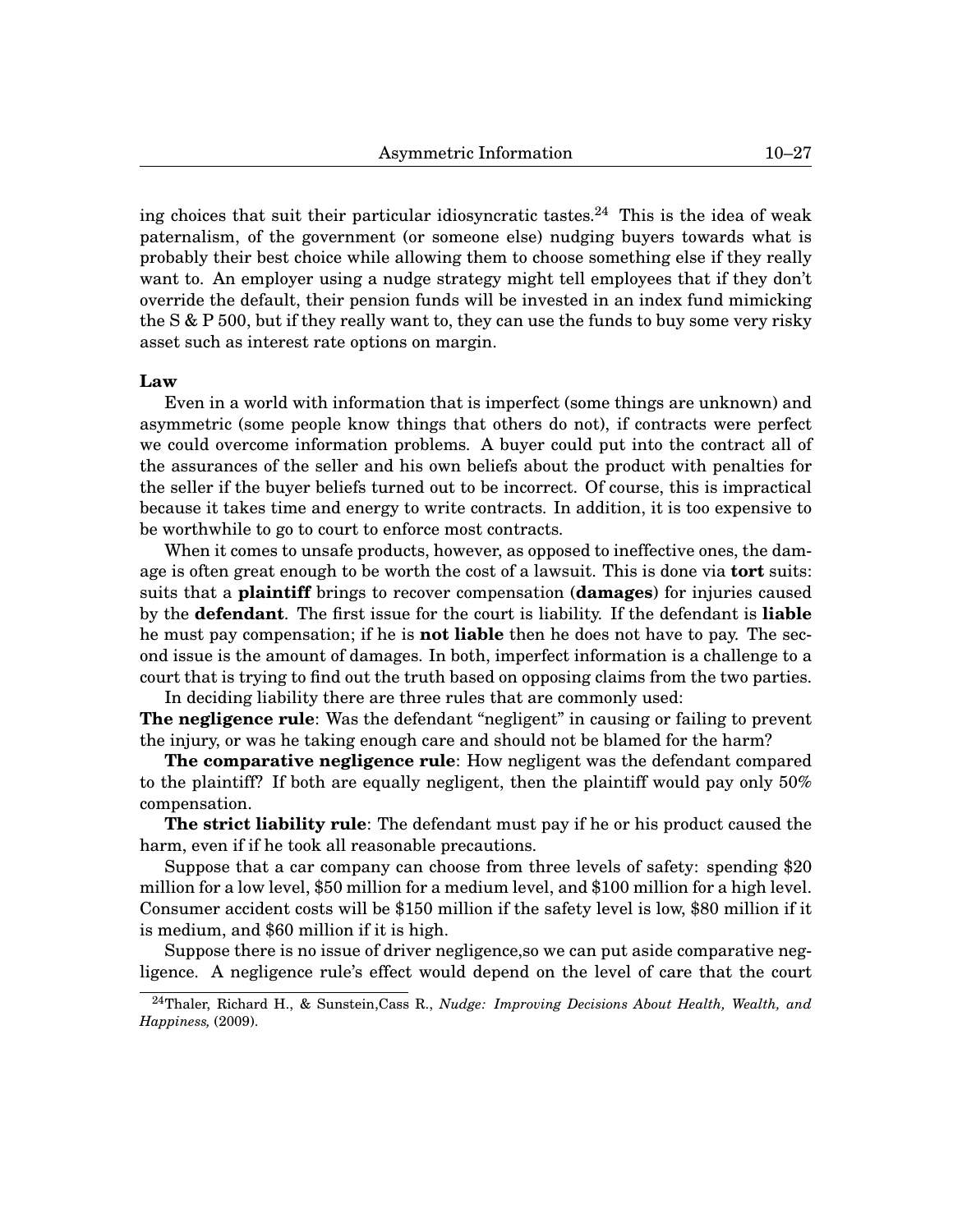defines as negligent. If the court says that only low safety is negligent, then the company will choose the medium level. It will pay \$50 million in safety manufacturing costs and be exempt from liability.

If the rule were strict liability, what would happen? In that case, the firm would still choose the medium level of safety. It would now be liable for the accident costs, but its total costs will be \$50 million plus \$80 million in accident costs, which is still less than the \$100 million in manufacturing plus \$60 million accident costs it would pay if it switched to a high level of safety. Courts usually favor strict liability in product liability because it does lead firms to pick the efficient level of safety.

The problem with strict liability is that it leads to more lawsuits and so to increased costs of lawyers and of plaintiff and defendant time and attention.

In some cases, **punitive damages** are awarded. Punitive damages are awarded only if the defendant was not only negligent but reckless or intentional in causing the harm.

Ordinarily tort cases are decided by a jury, like criminal cases, but by just a majority vote, not a unanimous one. Also very important is that even before the jury is convened the judge dismisses many cases by **summary judgement**, ruling that even if every fact the plaintiff claims to have evidence for is true, he still would not win. An example would be if the court uses a negligence rule and the defendant does not have any evidence that the plaintiff was careless.

When a tort case is based on harm caused by a product, it is called a **product liability** case. Companies carry product liability insurance, and the insurance company helps with the legal proceedings and pay for the damages. The companies pass along the cost of the liability insurance to consumers in the form of higher prices. **Medical malpractice** suits are the medical variety of product liability. One result of product liability and medical malpractice suits is that companies, hospitals, and doctors are highly defensive. They require customers to sign consent forms add warning against ridiculous hazards, and, since they err on the safe side, make it more difficult for customers to discover the true dangers, as opposed to the far-fetched.

## **[10.](#page-0-0)6: Concluding Remarks**

Information is a big topic, and much can be said about it. The three-part test is useful here, as always. Is there market failure? Is there some regulation that would help? Is there government failure?

Market solutions are particularly important, since usually consumers know their information is poor and they are willing to pay someone for better information. Government regulation is also particularly attractive here too, though, because it can take a mild and relatively cheap form: requiring sellers to provide truthful and complete information. Often this—or direct government provision of information— will solve the market failure. When it does not, we must think about the more difficult question